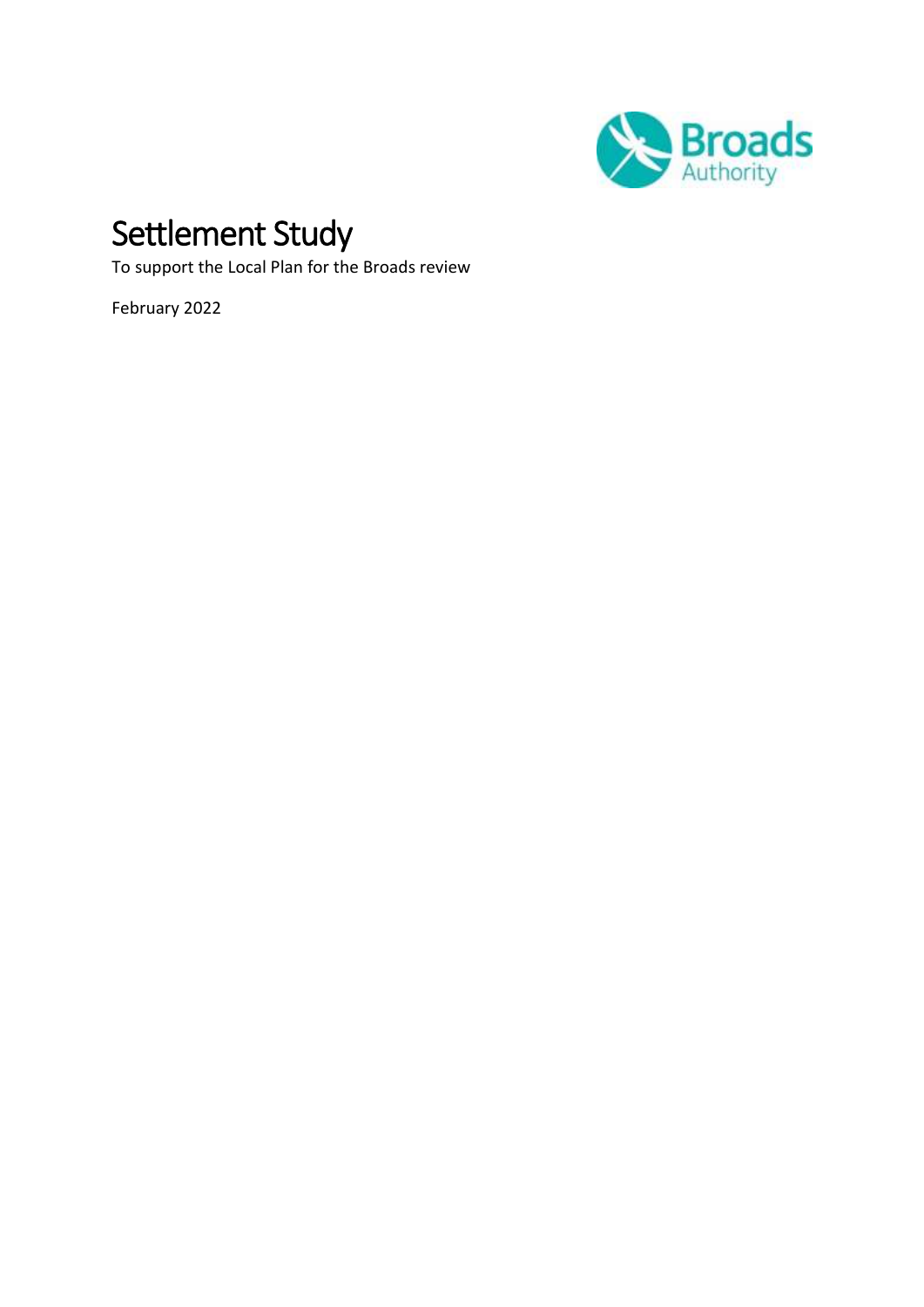## Contents

| Appendix A: Settlements in the Broads/in the Parishes of the Broads 10 |  |
|------------------------------------------------------------------------|--|
|                                                                        |  |
|                                                                        |  |
|                                                                        |  |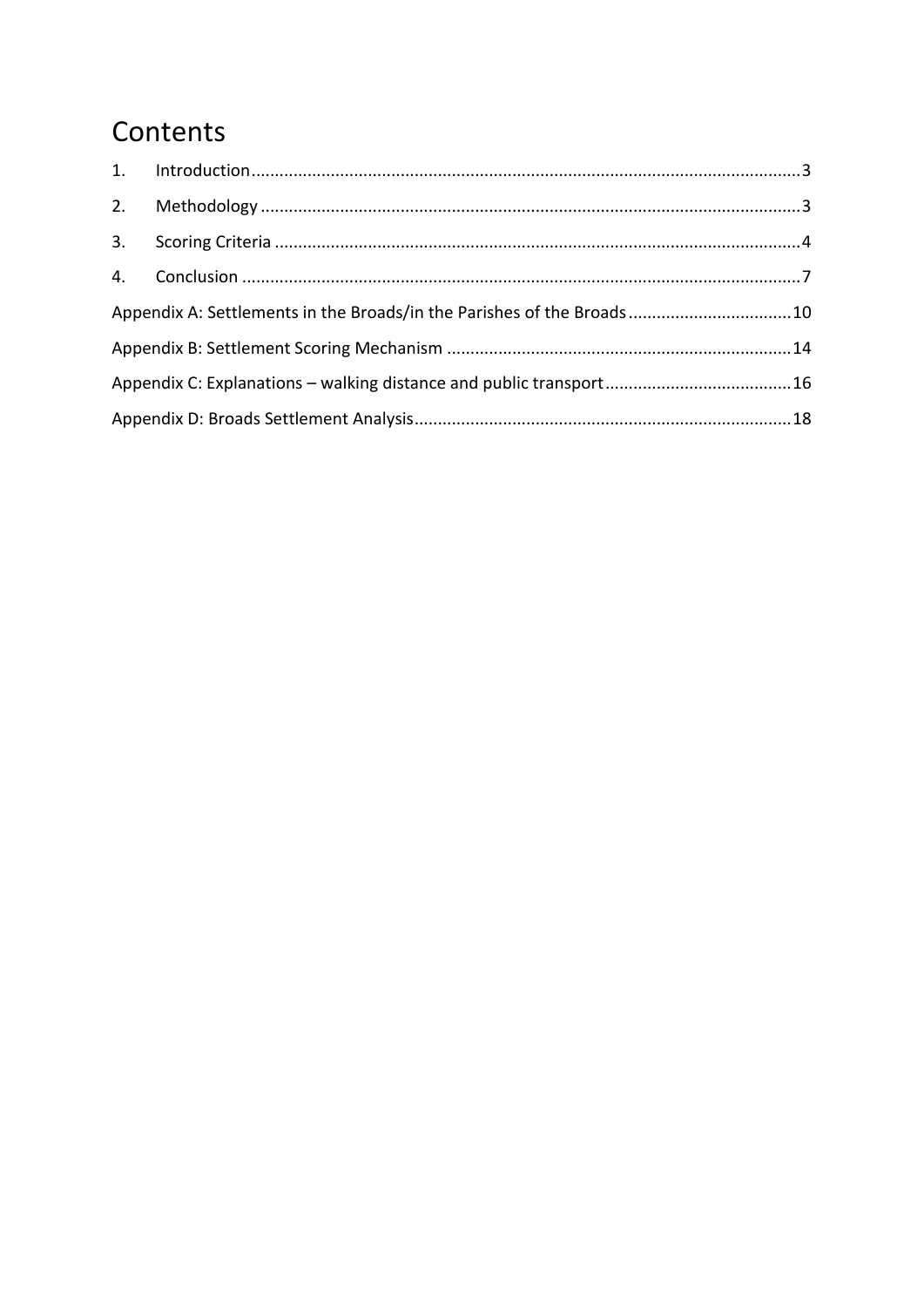## <span id="page-2-0"></span>1. Introduction

 We have assessed all the settlements in the Broads Executive Area for their suitability for a development boundary. The first stage of this process is to assess the sustainability of settlements. This exercise will reflect what kind of service and facilities are within or nearby settlements.

 The purpose of a development boundary is to consolidate development around existing built-up communities where there is a clearly defined settlement where further development, if properly designed and constructed, would not be incongruous or intrusive because of the size of the settlement. Development Boundaries have twin objectives of focusing the majority of development towards existing settlements whilst simultaneously protecting the surrounding countryside.

 There are currently four areas in the Broads Executive Area that have Development Boundaries. These are detailed in Policy DM35: Residential development within defined Development Boundaries and are shown on the [adopted policies maps.](https://www.broads-authority.gov.uk/__data/assets/pdf_file/0029/259283/DEVELOPMENT_BOUNDARIES.pdf) The four areas are:

- A. Horning
- B. Wroxham and Hoveton
- C. Oulton Broad
- D. Thorpe St Andrew

 There is currently no Settlement Hierarchy of the settlements in the Broads. Whilst there are some built up areas of the Broads, it is usually the case that the rural part of a Parish is within the Broads Executive Area, with the built up part in the neighbouring Local Planning Authority's area.

### <span id="page-2-1"></span>2. Methodology

 The County Parishes in the Broads are well known. The settlements in each County Parish of were then assessed, again using GIS, to ascertain the scale of development in the Broads part of the settlement or built up area. the Broads Executive Area were then determined using GIS mapping. These settlements

 The settlements with a significant built up area in the Broads were then taken forward to be assessed as per the scoring mechanism set out later in this document to determine the potential suitability of a settlement for a development boundary.

The full list of settlements and parishes can be found at **Appendix A. Please note that not all**  these settlements are in the Broads Executive Area, but they are within parishes which have part of the Broads in them and we acknowledge that some of these settlements are extremely small.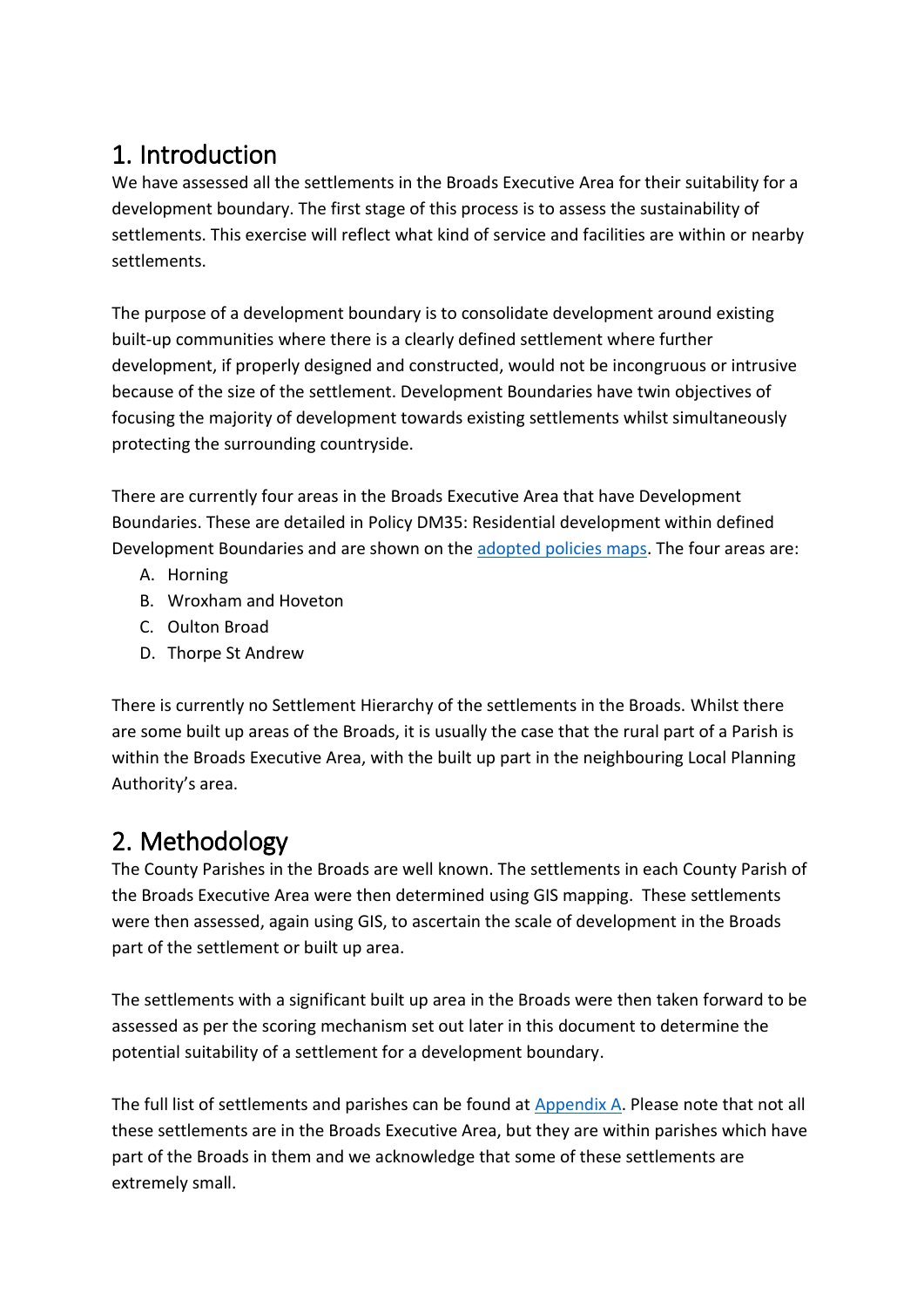For smaller settlements (villages and hamlets) 'significant' was judged to be either all or a large proportion of the built up area of the settlement in the Broads. For larger settlements (larger villages, towns and Norwich), if there were around five or more buildings of that larger settlement in the Broads, that settlement was assessed.

 Following this initial sieve, Broads Authority Officers used a desk-based/internet approach to rate the services in the vicinity of the settlement against the scoring mechanism as set out at **Appendix B**. It is important to note that it did not matter if the services were outside of the Broads Authority Executive Area.

 The draft table was then shared with the County Parishes (November and December 2021) who were asked to confirm or suggest amendments to the assessment. Their local knowledge also provided extra information.

 Data was collected through a desk-based assessment using local knowledge as well as using the internet and checked with parish and town councils. Data was collected in 2021.

## <span id="page-3-0"></span>3. Scoring Criteria

 The scoring criteria are shown in the following table. The scoring mechanism is shown at [Appendix B](#page-13-0) with further explanation in [Appendix C.](#page-15-0)

 It should be noted that not all of these facilities or services are considered as key/core services. But they are included, as together they make up a successful place and they are important to communities. Key/core services, as defined in the HELAA methodology<sup>1</sup> are as follows:

- A primary school
- A secondary school
- A local healthcare service (doctors' surgery)
- • Retail and service provision for day to day needs (district/local shopping centre, village shop)
- • Local employment opportunities (principally existing employment sites, but designated or proposed employment area in a local plan will also be considered)
- • A peak-time public transport service to/from a higher order settlement (peak time for the purposes of this criterion will be 7-9am and 4-6pm)

<sup>-</sup><sup>1</sup> Norfolk HELAA, 2016: https://www.broads-authority.gov.uk/ data/assets/pdf file/0025/253294/EB47-[Norfolk-HELAA-Methodology.pdf](https://www.broads-authority.gov.uk/__data/assets/pdf_file/0025/253294/EB47-Norfolk-HELAA-Methodology.pdf)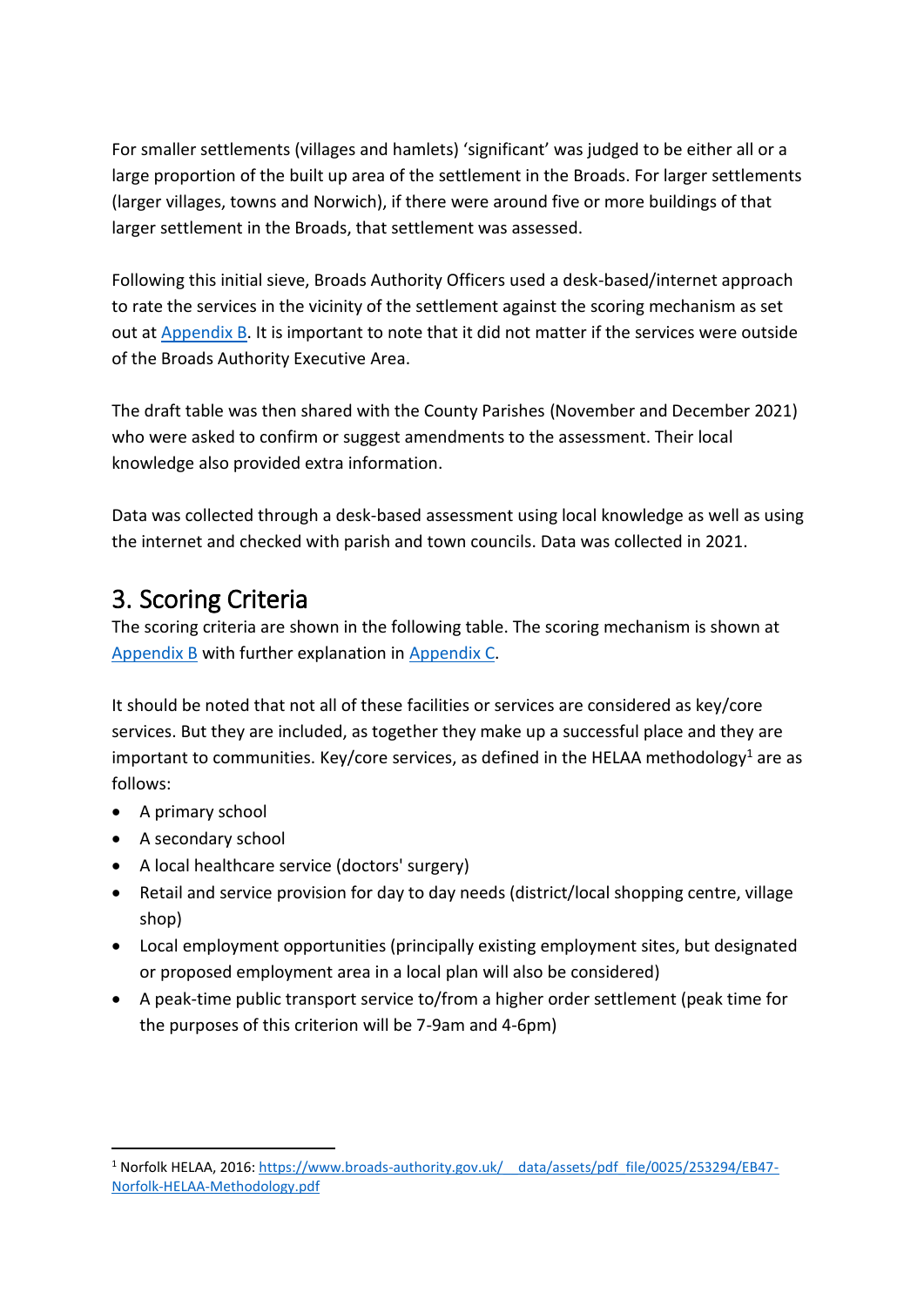| <b>Theme</b>                                            | <b>Indicator</b>                     | <b>Detail</b>                                                                                                                                                                                                                                                                                                                                                                        |
|---------------------------------------------------------|--------------------------------------|--------------------------------------------------------------------------------------------------------------------------------------------------------------------------------------------------------------------------------------------------------------------------------------------------------------------------------------------------------------------------------------|
| <b>Current</b><br><b>Employment</b><br><b>Provision</b> | Employment<br>Opportunities          | Employment opportunities include areas<br>safeguarded as local employment areas in<br>neighbouring local plans/Local Plan for the<br>Broads. Principally existing employment sites, but<br>designated or<br>proposed employment area in a local plan will<br>also be considered. The availability of<br>employment within close proximity to homes can<br>reduce the need to travel. |
|                                                         | Seasonal employmeny<br>opportunities | Such as hospitality, large areas of holiday<br>accommodation and boatyards.                                                                                                                                                                                                                                                                                                          |
|                                                         | <b>Further Education College</b>     | Access to further education is important for<br>young people and in many cases may also<br>provide educational/leisure facilities for the<br>wider community. Further education in this<br>instance is up to sixth form at a school or a<br>college. School transport provision is a<br>consideration.                                                                               |
| <b>Educational</b><br><b>Facilities</b>                 | Secondary School                     | Access to a secondary school is essential for<br>young people and in many cases they provide<br>facilities for the wider community. This is for up<br>to GCSE level. School transport provision is a<br>consideration.                                                                                                                                                               |
|                                                         | <b>Primary School</b>                | Access to a primary school is essential for families<br>with young children and they play an important<br>role in many communities                                                                                                                                                                                                                                                   |
|                                                         | <b>Early Years Nursery</b>           | Early years nurseries are important for childcare<br>provision and child development. All nurseries<br>have been considered in this study.                                                                                                                                                                                                                                           |
| <b>Healthcare</b>                                       | Doctor's Surgery                     | Doctor's surgeries are important healthcare<br>facilities. The presence of them in a settlement is<br>especially useful for less mobile people as well as<br>the elderly and infirm.                                                                                                                                                                                                 |
| <b>Facilities</b>                                       | Dentist                              | Dental surgeries are important for general<br>healthcare. Any dentists have been considered in<br>this study.                                                                                                                                                                                                                                                                        |
|                                                         | Pharmacy                             | Pharmacies are useful facilities for health care.<br>The presence of them in a settlement is<br>especially useful for less mobile people.                                                                                                                                                                                                                                            |
| <b>Retail/Shopping</b><br><b>Facilities</b>             | Supermarket                          | A supermarket is a larger form of convenience<br>store. Supermarkets offer a wide variety of food<br>and household merchandise and are important to<br>help meet the wider shopping needs of the local<br>community. This category refers to larger<br>supermarkets such as Sainsbury's and Tesco.                                                                                   |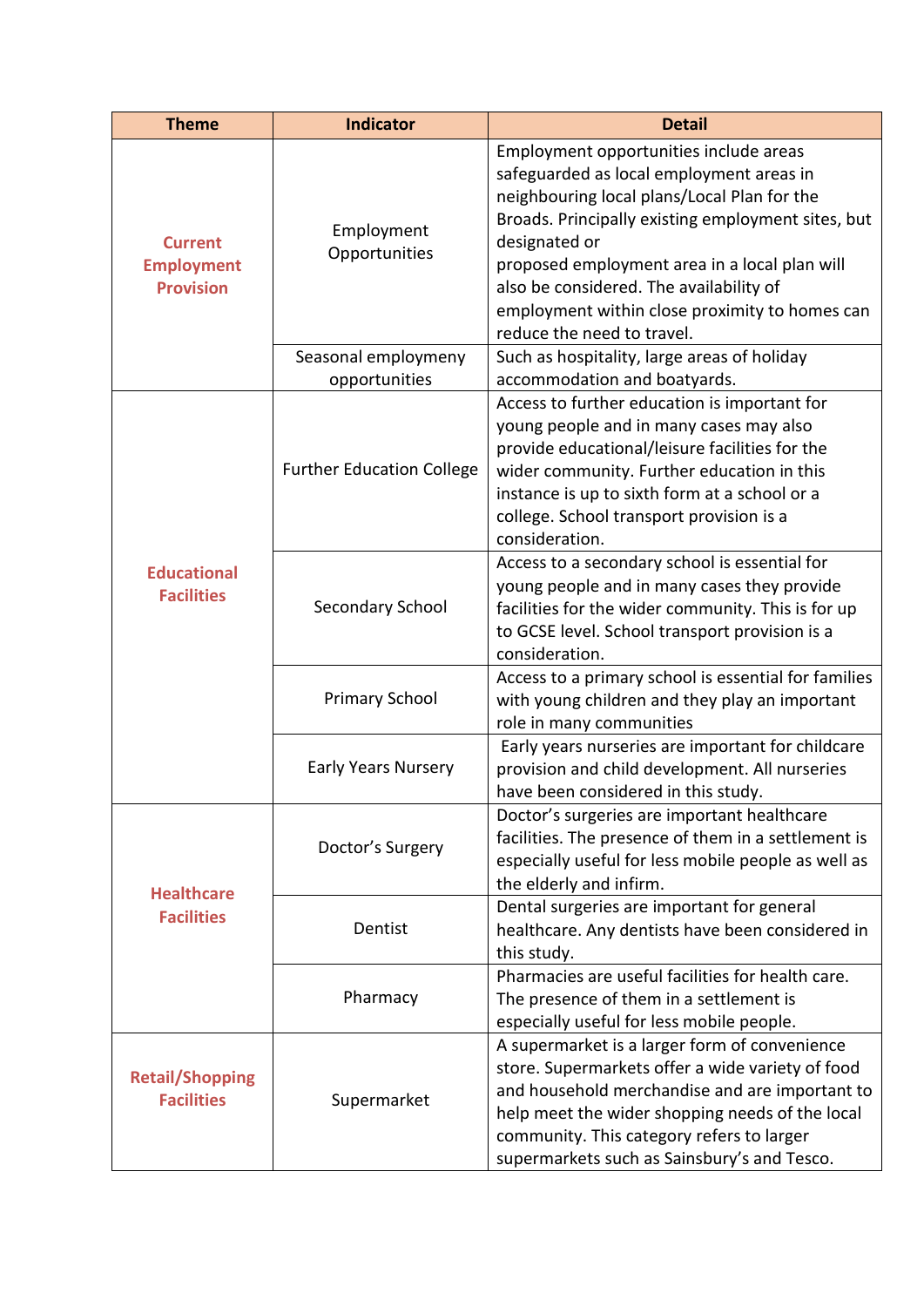| <b>Theme</b>                               | <b>Indicator</b>                                                                       | <b>Detail</b>                                                                                                                                                                                                                                                                                                                                                                                                                                                                 |
|--------------------------------------------|----------------------------------------------------------------------------------------|-------------------------------------------------------------------------------------------------------------------------------------------------------------------------------------------------------------------------------------------------------------------------------------------------------------------------------------------------------------------------------------------------------------------------------------------------------------------------------|
|                                            | <b>Everyday Shops</b>                                                                  | Everyday shops such as butchers, bakers,<br>greengrocers and newsagents are important to<br>help meet the day-to-day shopping needs of the<br>local community. To be included in the<br>assessment, shops will be open year round. Local<br>Convenience shops such as Budgens, Coop, Nisa<br>etc are classed as every day shops for the<br>purpose of this exercise. Petrol stations with a<br>shop are also included. A village shop selling<br>essentials is also included. |
|                                            | Post Office                                                                            | Post Offices are valuable community facilities<br>that allow access to a number of financial and<br>communication services.                                                                                                                                                                                                                                                                                                                                                   |
|                                            | <b>Bank or Cash Point</b>                                                              | Banks and cash points are useful for day-to-day<br>banking needs including cash withdrawals.                                                                                                                                                                                                                                                                                                                                                                                  |
|                                            | <b>Community Hall</b>                                                                  | Community/village halls are important<br>community facilities, often providing a base for<br>local organisations and community events                                                                                                                                                                                                                                                                                                                                         |
| <b>Community</b><br><b>Facilities</b>      | Library (inc. Mobile<br>Service)                                                       | Public libraries provide information resources for<br>everyday use and support formal and informal<br>education and lifelong learning.                                                                                                                                                                                                                                                                                                                                        |
|                                            | Place of Worship                                                                       | Places of worship contribute to a sense of<br>community and often provide a base for local<br>organisations and community events.                                                                                                                                                                                                                                                                                                                                             |
|                                            | <b>Public House</b>                                                                    | Aside from serving food and drink, pubs provide a<br>meeting place for people and can contribute to a<br>sense of community.                                                                                                                                                                                                                                                                                                                                                  |
|                                            | Leisure Centre                                                                         | Leisure centres are valuable facilities for health,<br>fitness and social purposes.                                                                                                                                                                                                                                                                                                                                                                                           |
| <b>Leisure Facilities</b>                  | Open space, such as<br>playing fields and parks<br>(formal/informal sports<br>pitches) | Open spaces are important to encourage outdoor<br>sports and recreation and general health and<br>wellbeing. They also often provide a home for<br>local sports teams. Those open spaces identified<br>and protected in Local and Neighbourhood Plans<br>will be of relevance, as well as local knowledge.                                                                                                                                                                    |
|                                            | Equipped play area                                                                     | Children's play areas are valuable for the physical<br>development of young people. Those play areas<br>identified and protected in Local and<br>Neighbourhood Plans will be of relevance, as well<br>as local knowledge.                                                                                                                                                                                                                                                     |
| <b>Public Transport</b><br><b>Services</b> | Bus service to nearest<br>higher order settlement                                      | Higher order settlements tend to host facilities<br>and services which the smaller order settlements<br>do not. Bus services to these higher order<br>settlements provide an alternative to single<br>occupancy car use.                                                                                                                                                                                                                                                      |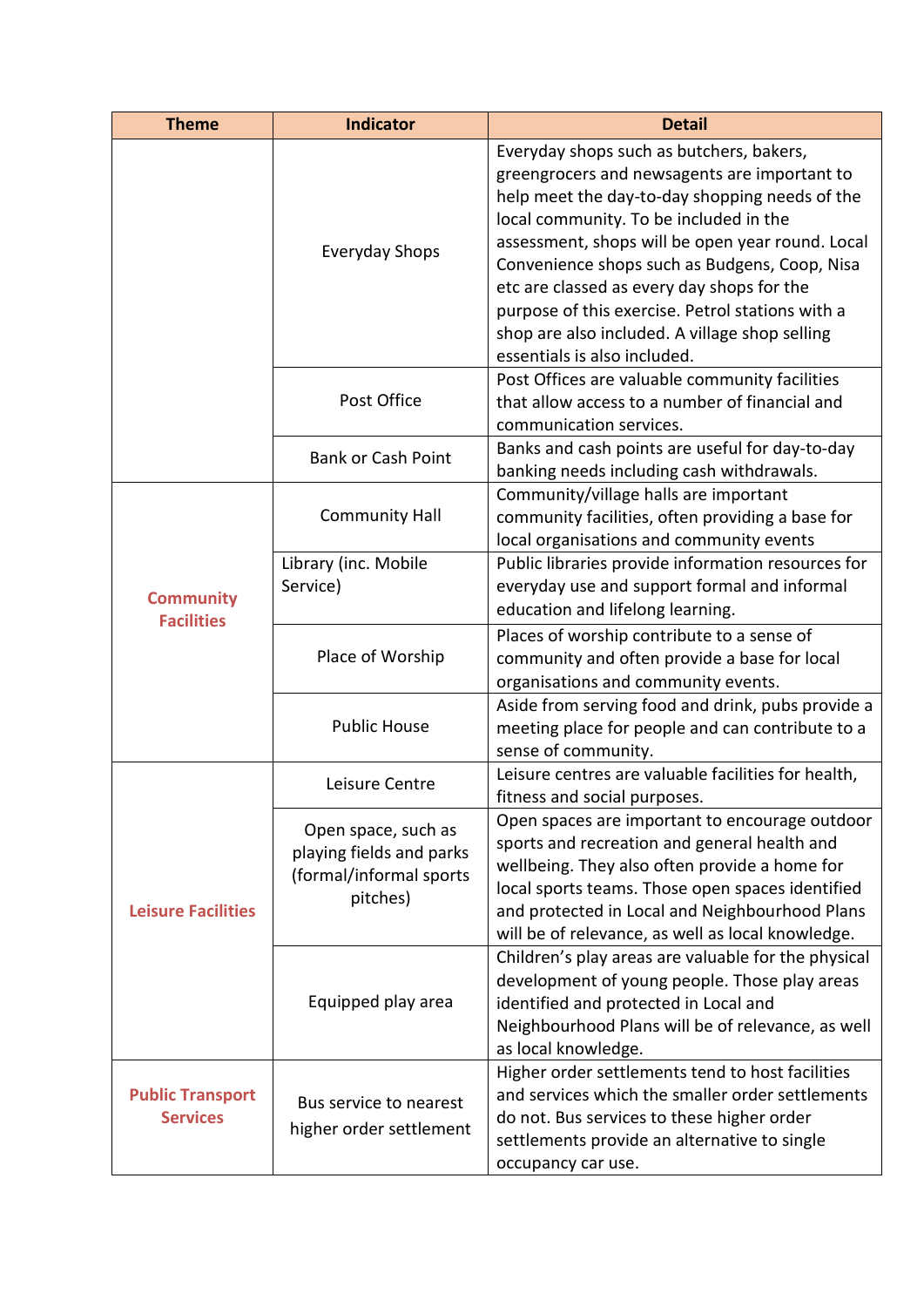| <b>Theme</b>           | Indicator                                           | <b>Detail</b>                                                                                                                                                                                                                                                                                     |
|------------------------|-----------------------------------------------------|---------------------------------------------------------------------------------------------------------------------------------------------------------------------------------------------------------------------------------------------------------------------------------------------------|
|                        | Train service to nearest<br>higher order settlement | Higher order settlements tend to host facilities<br>and services which the smaller order settlements<br>do not. Not all settlements have a train station<br>and those that do have varied frequency of<br>services to various places. Trains offer an<br>alternative to single occupancy car use. |
|                        | <b>Community Transport</b><br>Scheme                | Even the most rural area can be served by a<br>Community Transport Scheme which are<br>beneficial to their residents and provide an<br>alternative to single occupancy car use.                                                                                                                   |
|                        | Free/private moorings                               | Access to/from settlements and facilities by<br>water allows an alternative to road travel.                                                                                                                                                                                                       |
| <b>Using the water</b> | Directly on a navigable<br>waterway                 | These water based indicators also bring tourists<br>to an area to spend money in shops and pubs<br>which could assist in their viability and presence<br>to serve the rest of the community.                                                                                                      |
|                        | Water-side services                                 | Such services (toilets, showers, water, fuel, litter<br>disposal and sewerage disposal) can bring<br>tourists to an area as explained above, but can<br>also make an area suitable for residential<br>moorings.                                                                                   |

## <span id="page-6-0"></span>4. Conclusion

 The following table shows the settlements that were assessed, what district they are in and the place in the Settlement Hierarchy. It is a summary of the findings of the study. More detail can be found at **Appendix D**.

| <b>Settlement</b>     | District/Borough              | <b>Place in District's</b><br><b>Settlement Hierarchy.</b> | <b>Total</b> |
|-----------------------|-------------------------------|------------------------------------------------------------|--------------|
| Norwich City          | Norwich                       | City                                                       | 66           |
| <b>Great Yarmouth</b> | <b>Great Yarmouth Borough</b> | Main town                                                  | 66           |
| <b>Beccles</b>        | Waveney                       | Market Town                                                | 64           |
| Thorpe St Andrew      | <b>Broadland</b>              | Fringe Parish                                              | 62           |
| Loddon                | South Norfolk                 | <b>Key Service Centre</b>                                  | 61           |
| <b>Oulton Broad</b>   | Waveney                       | Main Town                                                  | 58           |
| Hoveton               | North Norfolk                 | <b>Small Growth Town</b>                                   | 58           |
| <b>Brundall</b>       | <b>Broadland</b>              | <b>Key Service Centre</b>                                  | 56           |
| <b>Bungay</b>         | Waveney                       | Service Centre                                             | 53           |
| Wroxham               | <b>Broadland</b>              | <b>Key Service Centre</b>                                  | 46           |
| Trowse with Newton    | South Norfolk                 | <b>Fringe Parish</b>                                       | 46           |
| Coltishall            | <b>Broadland</b>              | Village cluster                                            | 45           |
| Reedham               | <b>Broadland</b>              | Village cluster                                            | 44           |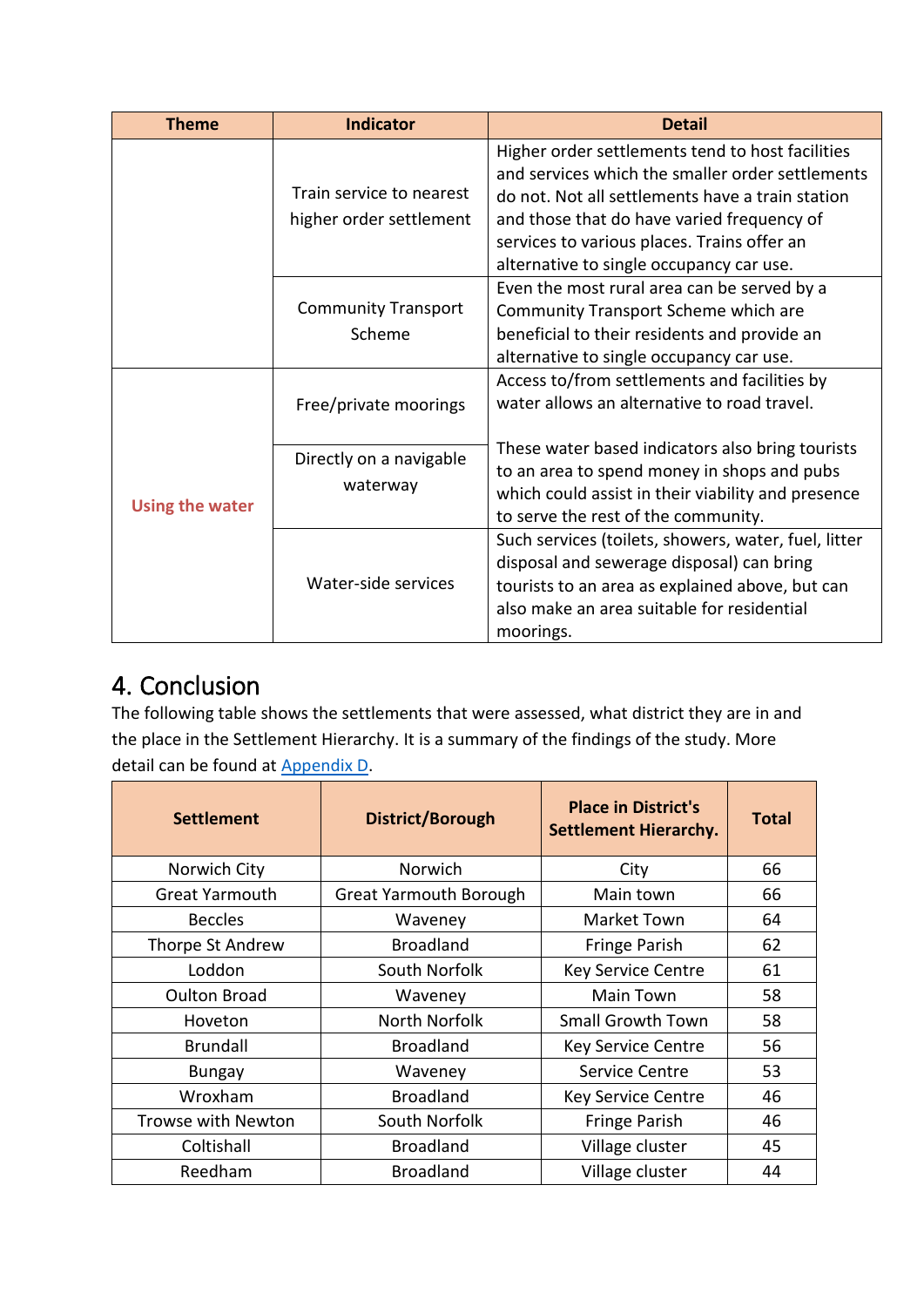| <b>Settlement</b>               | <b>District/Borough</b>       | <b>Place in District's</b><br><b>Settlement Hierarchy.</b> | <b>Total</b>   |
|---------------------------------|-------------------------------|------------------------------------------------------------|----------------|
| Ditchingham Dam                 | Waveney                       | Open Countryside                                           | 44             |
| Ditchingham                     | South Norfolk                 | Village cluster                                            | 44             |
| Chedgrave                       | South Norfolk                 | Key Service Centre                                         | 44             |
| Horning                         | North Norfolk                 | Small growth village                                       | 43             |
| <b>Stalham Staithe</b>          | North Norfolk                 | <b>Small Growth Town</b>                                   | 39             |
| Ludham                          | North Norfolk                 | Large Growth Villages                                      | 39             |
| Cantley                         | <b>Broadland</b>              | Village cluster                                            | 38             |
| Filby                           | <b>Great Yarmouth</b>         | <b>Secondary Village</b>                                   | 34             |
| <b>Burgh Castle</b>             | <b>Great Yarmouth</b>         | <b>Secondary Village</b>                                   | 30             |
| <b>West Caister</b>             | <b>Great Yarmouth Borough</b> | <b>Tertiary Village</b>                                    | 29             |
| Smallburgh                      | North Norfolk                 | Countryside                                                | 29             |
| <b>Dilham</b>                   | North Norfolk                 | Countryside                                                | 28             |
| St Olaves                       | <b>Great Yarmouth</b>         | <b>Secondary Village</b>                                   | 27             |
| Somerton (West)                 | <b>Great Yarmouth</b>         | <b>Tertiary Village</b>                                    | 27             |
| Neatishead                      | North Norfolk                 | Countryside                                                | 26             |
| Thimble Hill (near<br>Dilham)   | North Norfolk                 | Countryside                                                | 25             |
| Runham (near stokesby)          | <b>Great Yarmouth</b>         | <b>Tertiary Village</b>                                    | 24             |
| <b>Burgh St Peter</b>           | South Norfolk                 | Village cluster                                            | 24             |
| Wayford Bridge                  | North Norfolk                 | Countryside                                                | 21             |
| <b>Upper Street</b>             | North Norfolk                 | Countryside                                                | 21             |
| Stokesby                        | <b>Great Yarmouth</b>         | <b>Tertiary Village</b>                                    | 21             |
| Repps                           | <b>Great Yarmouth</b>         | <b>Secondary Village</b>                                   | 21             |
| Haddiscoe                       | South Norfolk                 | Village cluster                                            | 21             |
| Ranworth                        | <b>Broadland</b>              | Village cluster                                            | 20             |
| Ellingham                       | South Norfolk                 | Village cluster                                            | 18             |
| <b>Bramerton Common</b>         | South Norfolk                 | Village cluster                                            | 18             |
| Wickhampton                     | <b>Broadland</b>              | Village cluster                                            | 17             |
| Johnson Street (near<br>Ludham) | North Norfolk                 | Countryside                                                | 16             |
| Belaugh                         | <b>Broadland</b>              | Village cluster                                            | 15             |
| Thurne                          | <b>Great Yarmouth</b>         | <b>Tertiary Village</b>                                    | 13             |
| Limpenhoe (and<br>Southwood)    | <b>Broadland</b>              | Village cluster                                            | 9              |
| Irstead                         | North Norfolk                 | Countryside                                                | 7              |
| Tunstall                        | <b>Broadland</b>              | Village cluster                                            | 4              |
| Dockney (near<br>Geldeston)     | South Norfolk                 | Village cluster                                            | $\overline{2}$ |
| Nogdam End                      | South Norfolk                 | Village cluster                                            | $\mathbf{1}$   |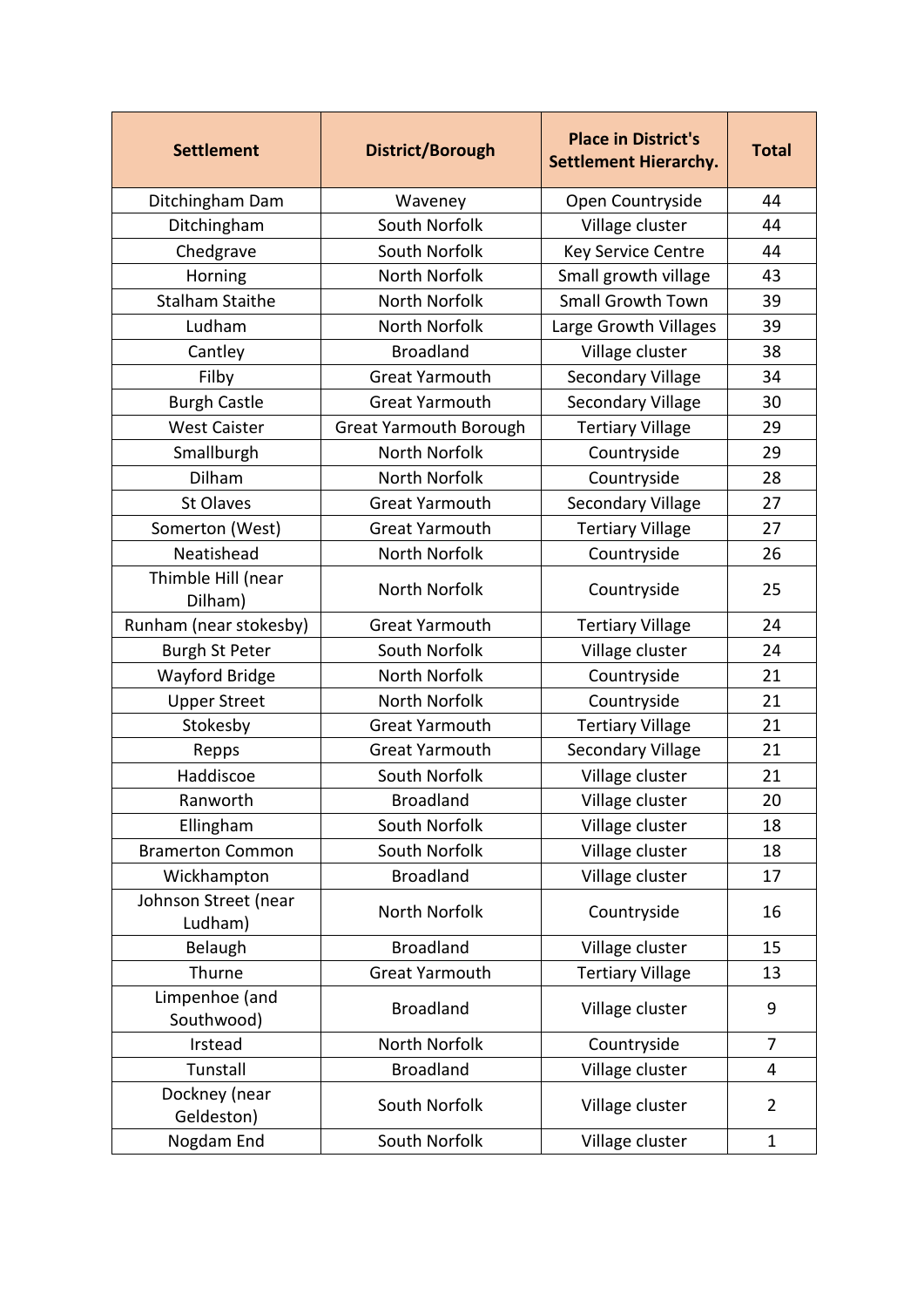| <b>Settlement</b>            | District/Borough | <b>Place in District's</b><br><b>Settlement Hierarchy.</b> | <b>Total</b> |
|------------------------------|------------------|------------------------------------------------------------|--------------|
| Dunburgh (near<br>Geldeston) | South Norfolk    | Countryside                                                |              |

Notes:

- • Norwich: There are regular busses and trains out of Norwich, but for most services and facilities, Norwich itself is the higher order settlement.
- • Great Yarmouth: There are regular busses and trains out of Great Yarmouth, but for most services and facilities, Great Yarmouth itself is the higher order settlement.
- • Beccles: Scores 2 for sports facilities as the facilities at the School are only available out of school times.
- Hoveton: the library is I Wroxham.
- • Wroxham: Slightly lower score for Wroxham than Hoveton for education as the schools are in Hoveton. Wroxham PC keen to emphasise that Wroxham is a different settlement.
- • Chedgrave: To be consistent, Chedgrave has been considered as a separate settlement to Loddon.
- • West Caister: To be consistent, West Caister is considered as a separate settlement to Casiter on Sea. They are linked by a footbdige over the main road that separates them.
- • Stalham Staithe: To be consistent, Stalham Staithe is considered as a separate settlement to Stalham. They are linked by a pedestrian refuge in the main road that separates them.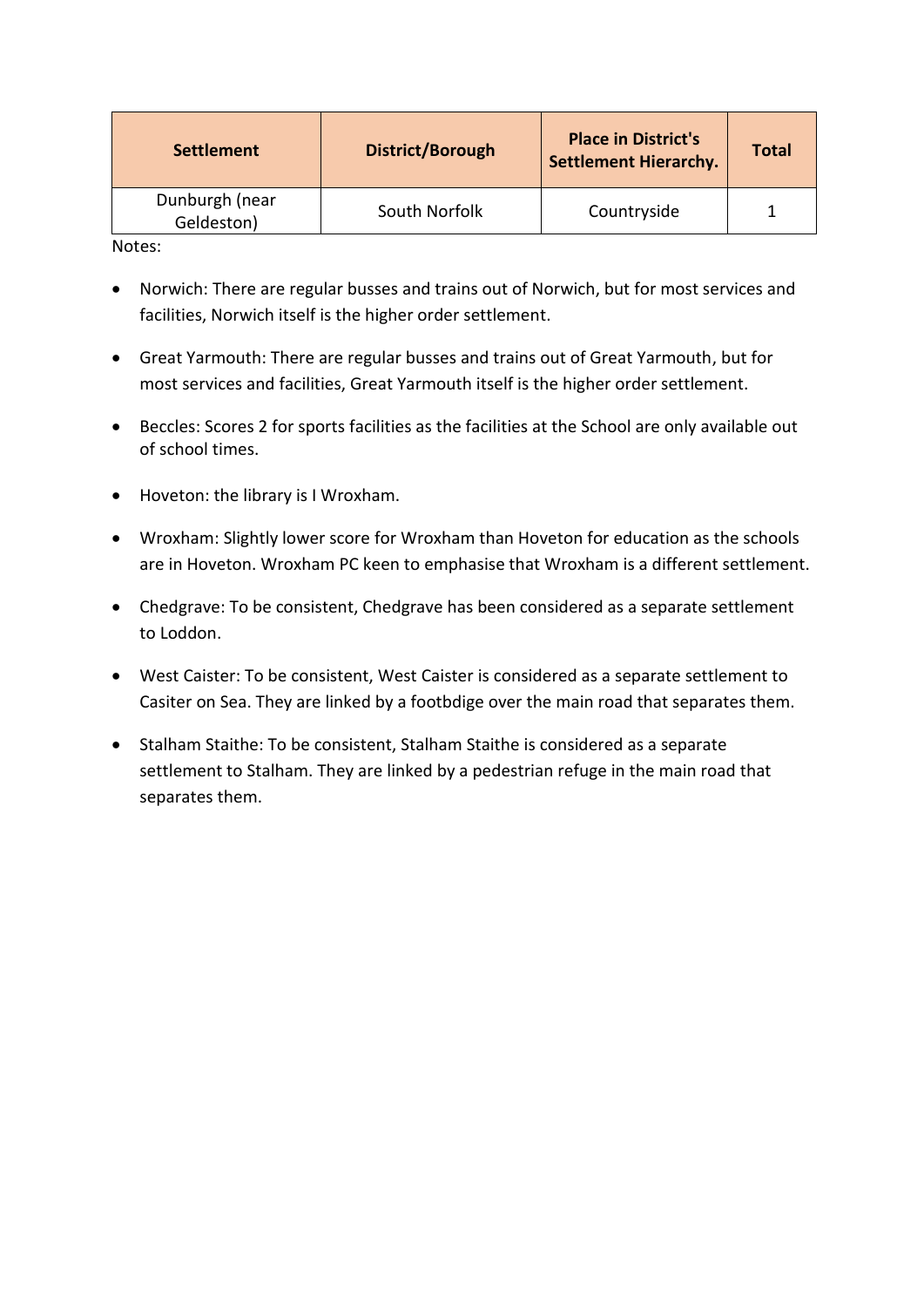#### <span id="page-9-0"></span>Appendix A: Settlements in the Broads/in the Parishes of the Broads

| <b>Parish/Town Council</b>       | <b>Settlement</b>                           | <b>District</b>               | <b>Neighbouring LPA Category</b> | 'Significant' Built up Area in the Broads?        | To be assessed? |
|----------------------------------|---------------------------------------------|-------------------------------|----------------------------------|---------------------------------------------------|-----------------|
| Acle PC                          | Acle                                        | <b>Broadland</b>              | Key Service Centre               | No.                                               | No              |
| Aldeby PC                        | Aldeby                                      | South Norfolk                 | <b>Other Village</b>             | No                                                | No              |
| Ashby with Oby PC                | Ashby and Oby                               | <b>Great Yarmouth Borough</b> | <b>Tertiary Village</b>          | No                                                | No              |
| Barnby PC                        | Barnby                                      | <b>East Suffolk</b>           | Larger Village                   | No                                                | No              |
| Barsham and Shipmeadow PC        | Barsham                                     | <b>East Suffolk</b>           | Rural areas                      | No                                                | No              |
| Barton Turf and Irstead PC       | <b>Barton Turf</b>                          | North Norfolk                 | Countryside                      | Boatyard so no                                    | No              |
| Repps with Bastwick PC           | <b>Bastwick</b>                             | <b>Great Yarmouth Borough</b> | Secondary Village                | No.                                               | No              |
| <b>Beccles Town Council</b>      | <b>Beccles</b>                              | <b>East Suffolk</b>           | Market Town                      | Yes                                               | Yes             |
| <b>Beighton PC</b>               | Beighton                                    | <b>Broadland</b>              | Countryside                      | No                                                | No              |
| Belaugh PC                       | Belaugh                                     | <b>Broadland</b>              | Village cluster                  | Yes                                               | Yes             |
| Belton with Browston PC          | Belton                                      | <b>Great Yarmouth Borough</b> | <b>Primary Village</b>           | No                                                | No              |
| Fleggburgh PC                    | Billockby                                   | <b>Great Yarmouth Borough</b> | <b>Tertiary Village</b>          | No                                                | No              |
| <b>Blundeston and Flixton PC</b> | Blundeston                                  | <b>East Suffolk</b>           | Larger Village                   | No                                                | No              |
| <b>Bradwell PC</b>               | Bradwell                                    | <b>Great Yarmouth Borough</b> | Key Service Centre               | No                                                | No              |
| <b>Bramerton PC</b>              | <b>Bramerton Common</b><br>(near Bramerton) | South Norfolk                 | Village cluster                  | Yes                                               | Yes             |
| <b>Broome PC</b>                 | <b>Broome</b>                               | South Norfolk                 | Service Village                  | No                                                | No              |
| <b>Broome PC</b>                 | <b>Broome Street</b>                        | South Norfolk                 | Countryside                      | No                                                | No              |
| Belton with Browston PC          | <b>Browston Green</b>                       | <b>Great Yarmouth Borough</b> | <b>Tertiary Village</b>          | No                                                | No              |
| <b>Brumstead PC</b>              | <b>Brumstead Grange</b>                     | North Norfolk                 | Countryside                      | No                                                | No              |
| <b>Brundall PC</b>               | Brundall                                    | <b>Broadland</b>              | Key Service Centre               | Yes                                               | Yes             |
| <b>Bungay Town Council</b>       | <b>Bungay</b>                               | East Suffolk                  | Service Centre                   | Yes                                               | Yes             |
| <b>Burgh Castle PC</b>           | <b>Burgh Castle</b>                         | <b>Great Yarmouth Borough</b> | Secondary Village                | Yes                                               | Yes             |
| Burgh St Peter and Wheatacre PC  | <b>Burgh St Peter</b>                       | South Norfolk                 | Village cluster                  | Yes                                               | Yes             |
| Neatishead PC                    | <b>Butcher's Common</b>                     | North Norfolk                 | Countryside                      | No                                                | No              |
| Ingham PC                        | Calthorpe Street                            | North Norfolk                 | Countryside                      | No                                                | No              |
| Neatishead PC                    | Cangate                                     | North Norfolk                 | Countryside                      | No                                                | No              |
| Cantley PC                       | Cantley                                     | <b>Broadland</b>              | Village cluster                  | Sugarbeet factory, but also around 5 or so houses | Yes             |
| Upton with Fishley PC            | Cargate Green                               | <b>Broadland</b>              | Countryside                      | No                                                | No              |
| Carleton St Peter PC             | Carleton St Peter                           | South Norfolk                 | Countryside                      | No                                                | No              |
| Carlton Colville PC              | <b>Carlton Colville</b>                     | East Suffolk                  | Main Town                        | No                                                | No              |
| Catfield PC                      | Catfield                                    | North Norfolk                 | Service Village                  | No                                                | No              |
| Smallburgh PC                    | Cat's Common                                | North Norfolk                 | Countryside                      | No                                                | No              |
| Chedgrave PC                     | Chedgrave                                   | South Norfolk                 | Key Service Centre               | Yes                                               | Yes             |
| Claxton PC                       | Claxton                                     | South Norfolk                 | <b>Other Village</b>             | No (farm buildings)                               | No              |
| <b>Coltishall PC</b>             | Coltishall                                  | <b>Broadland</b>              | Village cluster                  | Yes                                               | Yes             |
| <b>Crostwick Parish Council</b>  | Crostwick                                   | <b>Broadland</b>              | Countryside                      | No                                                | No              |
| Honing and Crostwight PC         | Crostwight                                  | North Norfolk                 | Countryside                      | No                                                | No              |
| Acle PC                          | Damgate                                     | <b>Broadland</b>              | Countryside                      | No                                                | No              |
| Dilham PC                        | Dilham                                      | North Norfolk                 | Countryside                      | Yes                                               | Yes             |
| Ditchingham PC                   | Ditchingham                                 | South Norfolk                 | Village cluster                  | Yes                                               | Yes             |
| <b>Bungay Town Council</b>       | Ditchingham Dam                             | East Suffolk                  | Open Countryside                 | Yes                                               | Yes             |
| <b>Geldeston PC</b>              | Dockeney<br>(near Geldeston)                | South Norfolk                 | Village cluster                  | Yes                                               | Yes             |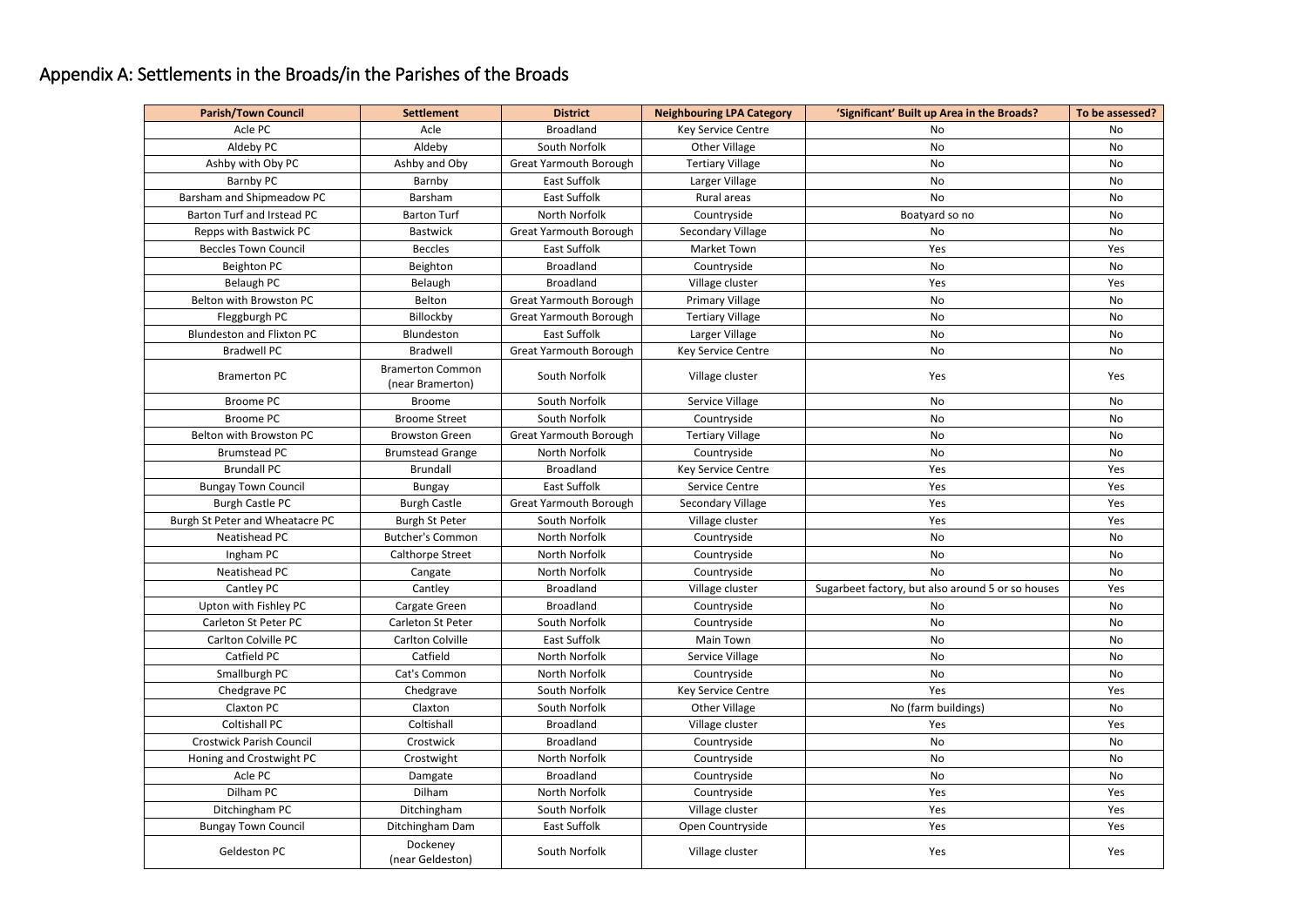| <b>Parish/Town Council</b>             | <b>Settlement</b>                | <b>District</b>               | <b>Neighbouring LPA Category</b> | 'Significant' Built up Area in the Broads?         | To be assessed? |
|----------------------------------------|----------------------------------|-------------------------------|----------------------------------|----------------------------------------------------|-----------------|
| <b>Geldeston PC</b>                    | Dunburgh<br>(near Geldeston)     | South Norfolk                 | Village cluster                  | Yes                                                | Yes             |
| Earsham PC                             | Earsham                          | South Norfolk                 | Service Village                  | No                                                 | No              |
| East Ruston PC                         | <b>East Ruston</b>               | North Norfolk                 | Countryside                      | No                                                 | No              |
| Somerton West/East PC                  | <b>East Somerton</b>             | <b>Great Yarmouth Borough</b> | <b>Tertiary Village</b>          | No                                                 | No              |
| Ellingham and Kirby Cane PC            | Ellingham                        | South Norfolk                 | Village cluster                  | Yes                                                | Yes             |
| Filby PC                               | Filby                            | <b>Great Yarmouth Borough</b> | <b>Secondary Village</b>         | Yes                                                | Yes             |
| Upton with Fishley PC                  | Fishley                          | <b>Broadland</b>              | Countryside                      | Some buildings associated with Fishley Hall        | No              |
| Fleggburgh PC                          | Fleggburgh                       | <b>Great Yarmouth Borough</b> | Secondary Village                | Some buildings such as farms, but no.              | <b>No</b>       |
| <b>Blundeston and Flixton PC</b>       | Flixton                          | <b>East Suffolk</b>           | Rural area                       | No.                                                | No              |
| Freethorpe PC                          | Freethorpe                       | <b>Broadland</b>              | Service Village                  | No                                                 | No              |
| Fritton and St Olaves PC               | Fritton                          | <b>Great Yarmouth Borough</b> | <b>Secondary Village</b>         | No                                                 | No              |
| <b>Geldeston PC</b>                    | Geldeston                        | South Norfolk                 | Service Village                  | No                                                 | No              |
| Gillingham PC                          | Gillingham                       | South Norfolk                 | Service Village                  | No                                                 | <b>No</b>       |
| Great Yarmough                         | <b>Great Yarmouth</b>            | <b>Great Yarmouth Borough</b> | <b>Main Town</b>                 | Yes                                                | Yes             |
| Haddiscoe and Toft Monks PC            | Haddiscoe                        | South Norfolk                 | Village cluster                  | Yes                                                | Yes             |
| Halvergate PC                          | Halvergate                       | <b>Broadland</b>              | Countryside                      | No                                                 | No              |
| Hales and Heckingham PC                | Heckingham                       | South Norfolk                 | Service village/Countryside      | No                                                 | No              |
| Rockland St Mary with Hellington PC    | Hellington                       | South Norfolk                 | Countryside                      | No                                                 | No              |
| Hemsby PC                              | Hemsby                           | <b>Great Yarmouth Borough</b> | Primary Village                  | No                                                 | No              |
| Ashby, Herringfleet and Somerleyton PC | Herringfleet                     | East Suffolk                  | Rural area                       | No                                                 | <b>No</b>       |
| <b>Hickling PC</b>                     | Hickling                         | North Norfolk                 | Countryside                      | No                                                 | No              |
| <b>Hickling PC</b>                     | <b>Hickling Green</b>            | North Norfolk                 | Countryside                      | No                                                 | <b>No</b>       |
| <b>Hickling PC</b>                     | <b>Hickling Heath</b>            | North Norfolk                 | Countryside                      | No                                                 | No              |
| <b>Hickling PC</b>                     | <b>Hill Common</b>               | North Norfolk                 | Countryside                      | No                                                 | No              |
| Honing and Crostwight PC               | Honing                           | <b>North Norfolk</b>          | Countryside                      | No                                                 | No              |
| Horning PC                             | Horning                          | North Norfolk                 | Service Village                  | Yes                                                | Yes             |
| <b>Horsey PC</b>                       | Horsey                           | North Norfolk                 | Countryside                      | No                                                 | No              |
| Horstead with Stanninghall PC          | Horstead                         | <b>Broadland</b>              | Service Village                  | No                                                 | No              |
| Hoveton PC                             | Hoveton                          | North Norfolk                 | <b>Secondary Settlement</b>      | Yes                                                | Yes             |
| Ingham PC                              | Ingham                           | North Norfolk                 | Countryside                      | No                                                 | No              |
| Ingham PC                              | Ingham Corner                    | North Norfolk                 | Countryside                      | No                                                 | No              |
| Barton Turf and Irstead PC             | Irstead                          | North Norfolk                 | Countryside                      | Yes                                                | Yes             |
| Ludham PC                              | Johnson Street<br>(near Ludham)  | North Norfolk                 | Countryside                      | Yes                                                | Yes             |
| Kirby Bedon PC                         | Kirby Bedon                      | South Norfolk                 | Countryside                      | No                                                 | No              |
| Ellingham and Kirby Cane PC            | Kirby Cane                       | South Norfolk                 | Service Village                  | No                                                 | No              |
| Langley with Hardley PC                | Langley Green                    | South Norfolk                 | Countryside                      | No (residential on side of road not in the Broads) | No              |
| Langley with Hardley PC                | Langley Street                   | South Norfolk                 | Other Village                    | No (residential on side of road not in the Broads) | No              |
| Cantley PC                             | Limpenhoe                        | <b>Broadland</b>              | Countryside                      | Yes                                                | Yes             |
| Cantley PC                             | Limpenhoe Hill<br>(near Reedham) | <b>Broadland</b>              | Village cluster                  | A few buildings, but could be the farm.            | Yes             |
| Loddon PC                              | Loddon                           | South Norfolk                 | Key Service Centre               | Yes                                                | Yes             |
| Thurlton PC                            | Lower Thurlton                   | South Norfolk                 | Countryside                      | No                                                 | No              |
| Ludham PC                              | Ludham                           | North Norfolk                 | Service Village                  | Yes                                                | Yes             |
| Martham PC                             | Martham                          | <b>Great Yarmouth Borough</b> | Primary Village                  | No                                                 | No              |
| Mettingham PC                          | Mettingham                       | East Suffolk                  | Rural area                       | No                                                 | No              |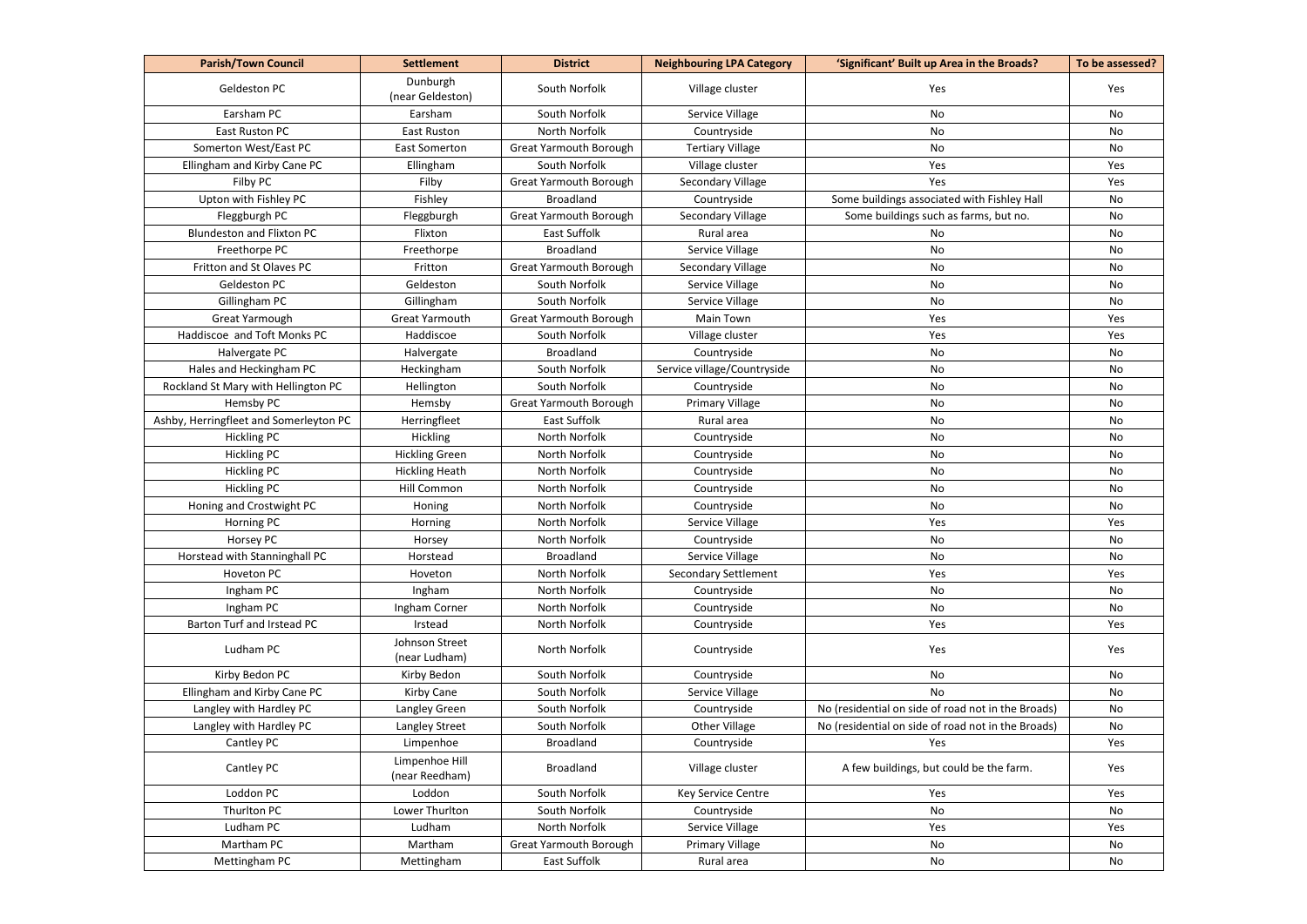| <b>Parish/Town Council</b>             | <b>Settlement</b>           | <b>District</b>               | <b>Neighbouring LPA Category</b> | 'Significant' Built up Area in the Broads?            | To be assessed? |
|----------------------------------------|-----------------------------|-------------------------------|----------------------------------|-------------------------------------------------------|-----------------|
| Beighton PC                            | <b>Moulton St Mary</b>      | <b>Broadland</b>              | Countryside                      | No                                                    | No              |
| Neatishead PC                          | Neatishead                  | <b>North Norfolk</b>          | Countryside                      | Yes                                                   | Yes             |
| Norton Subcourse PC                    | Nogdam End                  | South Norfolk                 | Countryside                      | Yes                                                   | Yes             |
| North Cove PC                          | North Cove                  | East Suffolk                  | Larger Village                   | No                                                    | No              |
| Norton Subcourse PC                    | <b>Norton Subcourse</b>     | South Norfolk                 | Service Village                  | No                                                    | No              |
| Norwich City                           | Norwich City                | Norwich                       | City                             | Utilities Site, but not built out yet. Cremorne Lane. | Yes             |
| Ormesby St Michael PC                  | <b>Ormesby St Michael</b>   | <b>Great Yarmouth Borough</b> | <b>Secondary Village</b>         | Mostly the waterworks, so no                          | No              |
| Oulton PC                              | Oulton                      | <b>East Suffolk</b>           | Main Town                        | No                                                    | No              |
| <b>Oulton Broad Town Council</b>       | <b>Oulton Broad</b>         | <b>East Suffolk</b>           | Main Town                        | Yes                                                   | Yes             |
| Woodbastwick PC                        | Panxworth                   | <b>Broadland</b>              | Countryside                      | No                                                    | No              |
| South Walsham PC                       | Pilson Green                | <b>Broadland</b>              | Countryside                      | No, although some buildings off Fleet Lane            | No              |
| Postwick with Witton PC                | Postwick                    | <b>Broadland</b>              | Countryside                      | No                                                    | No              |
| Potter Heigham PC                      | Potter Heigham              | North Norfolk                 | Countryside                      | No (boatyards, chalets and retail only)               | No              |
| Woodbastwick PC                        | Ranworth                    | <b>Broadland</b>              | Village cluster                  | Yes                                                   | Yes             |
| Reedham PC                             | Reedham                     | <b>Broadland</b>              | Village cluster                  | Some development on the periphery of the village.     | Yes             |
| Repps with Bastwick PC                 | Repps                       | <b>Great Yarmouth Borough</b> | <b>Secondary Village</b>         | Yes                                                   | Yes             |
| Rockland St Mary with Hellington PC    | <b>Rockland St Mary</b>     | South Norfolk                 | Service Village                  | No                                                    | No              |
| Rollesby PC                            | Rollesby                    | <b>Great Yarmouth Borough</b> | <b>Secondary Village</b>         | No                                                    | No              |
| Mautby and Runham PC                   | Runham<br>(near Stokesby)   | <b>Great Yarmouth Borough</b> | <b>Tertiary Village</b>          | Yes                                                   | Yes             |
| Salhouse PC                            | Salhouse                    | <b>Broadland</b>              | Service Village                  | No                                                    | No              |
| Sea Palling and Waxham PC              | Sea Palling                 | North Norfolk                 | Countryside                      | No                                                    | No              |
| Catfield PC                            | <b>Sharp Street</b>         | North Norfolk                 | Countryside                      | No                                                    | No              |
| Barsham and Shipmeadow PC              | Shipmeadow                  | East Suffolk                  | Rural area                       | No                                                    | No              |
| Smallburgh PC                          | Smallburgh<br>(near Dilham) | <b>North Norfolk</b>          | Countryside                      | Yes                                                   | Yes             |
| Ashby, Herringfleet and Somerleyton PC | Somerleyton                 | <b>East Suffolk</b>           | Larger village                   | No                                                    | No              |
| Somerton West/East PC                  | Somerton (West)             | <b>Great Yarmouth Borough</b> | <b>Tertiary Village</b>          | Yes                                                   | Yes             |
| South Walsham PC                       | South Walsham               | <b>Broadland</b>              | Service Village                  | No                                                    | No              |
| Cantley PC                             | Southwood                   | <b>Broadland</b>              | Countryside                      | No                                                    | No              |
| Fritton and St Olaves PC               | St Olaves                   | <b>Great Yarmouth Borough</b> | Secondary Village                | Yes                                                   | Yes             |
| <b>Stalham Town Council</b>            | Stalham Green               | North Norfolk                 | Countryside                      | No                                                    | No              |
| <b>Stalham Town Council</b>            | <b>Stalham Staithe</b>      | North Norfolk                 | <b>Secondary Settlement</b>      | Yes                                                   | Yes             |
| Stokesby with Herringby PC             | Stokesby                    | <b>Great Yarmouth Borough</b> | <b>Tertiary Village</b>          | Yes                                                   | Yes             |
| Strumpshaw PC                          | Strumpshaw                  | <b>Broadland</b>              | <b>Other Village</b>             | No                                                    | No              |
| Surlingham PC                          | Surlingham                  | South Norfolk                 | Service Village                  | No                                                    | No              |
| Sutton PC                              | Sutton                      | North Norfolk                 | Countryside                      | Sutton Staithe Hotel, no                              | No              |
| Smallburgh PC                          | Thimble Hill (near Dilham)  | North Norfolk                 | Countryside                      | Yes                                                   | Yes             |
| Thorpe St Andrew PC                    | Thorpe St Andrew            | <b>Broadland</b>              | <b>Fringe Parish</b>             | Yes                                                   | Yes             |
| Neatishead PC                          | <b>Threehammer Common</b>   | North Norfolk                 | Countryside                      | No                                                    | No              |
| Mautby and Runham PC                   | Thrigby                     | <b>Great Yarmouth Borough</b> | Countryside                      | No                                                    | No              |
| Thurlton PC                            | Thurlton                    | South Norfolk                 | Service Village                  | No                                                    | No              |
| Thurne PC                              | Thurne                      | <b>Great Yarmouth Borough</b> | <b>Tertiary Village</b>          | Yes                                                   | Yes             |
| Trowse with Newton PC                  | Trowse with Newton          | South Norfolk                 | <b>Fringe Parish</b>             | Yes                                                   | Yes             |
| Halvergate PC                          | Tunstall                    | <b>Broadland</b>              | Village cluster                  | Yes                                                   | Yes             |
| Horning PC                             | <b>Upper Street</b>         | North Norfolk                 | Countryside                      | No                                                    | No              |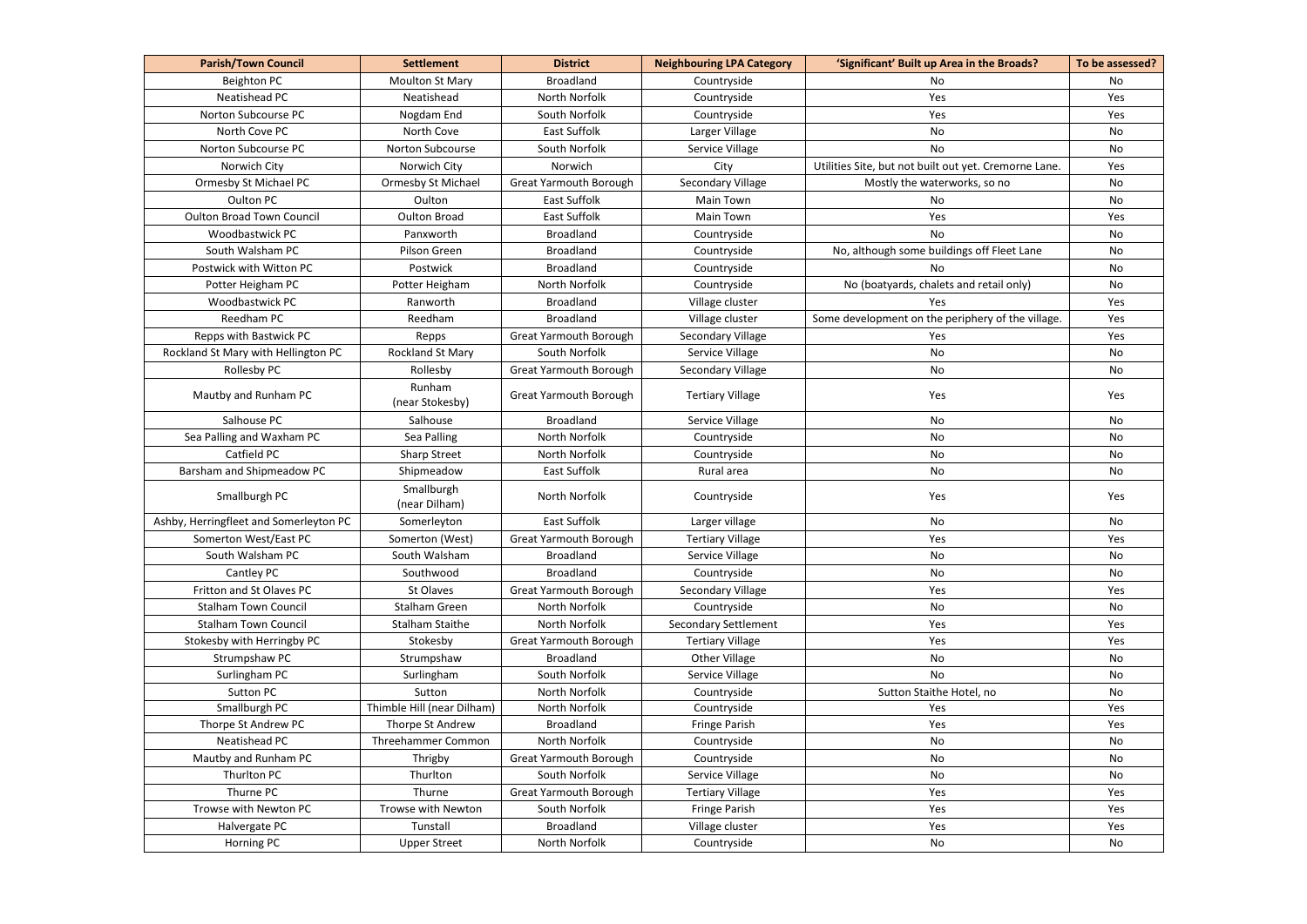| <b>Parish/Town Council</b>      | <b>Settlement</b>                          | <b>District</b>               | <b>Neighbouring LPA Category</b> | 'Significant' Built up Area in the Broads? | To be assessed? |
|---------------------------------|--------------------------------------------|-------------------------------|----------------------------------|--------------------------------------------|-----------------|
| Hoveton PC                      | <b>Upper Street</b><br>(near Bewilderwood) | North Norfolk                 | Countryside                      | Yes                                        | Yes             |
| Upton with Fishley PC           | Upton                                      | <b>Broadland</b>              | Countryside                      | A few buildings, but not significant.      | No              |
| Sea Palling and Waxham PC       | Waxham                                     | North Norfolk                 | Countryside                      | No.                                        | No              |
| <b>Stalham Town Council</b>     | Wayford Bridge                             | North Norfolk                 | Countryside                      | Yes                                        | Yes             |
| West Caister PC                 | <b>West Caister</b>                        | <b>Great Yarmouth Borough</b> | <b>Tertiary Village</b>          | Yes                                        | Yes             |
| West Caister PC                 | West End                                   | <b>Great Yarmouth Borough</b> | Countryside                      | No (mainly caravan site)                   | No              |
| Burgh St Peter and Wheatacre PC | Wheatacre                                  | South Norfolk                 | Other Village/Countryside        | No.                                        | No              |
| Freethorpe PC                   | Wickhampton                                | <b>Broadland</b>              | Village cluster                  | Yes                                        | Yes             |
| Winterton-on-Sea PC             | Winterton on Sea                           | <b>Great Yarmouth Borough</b> | <b>Primary Village</b>           | No                                         | No              |
| Postwick with Witton PC         | Witton                                     | <b>Broadland</b>              | Countryside                      | No                                         | No              |
| Catfield PC                     | Wood Street                                | North Norfolk                 | Countryside                      | No.                                        | No              |
| Woodbastwick PC                 | Woodbastick                                | <b>Broadland</b>              | Countryside                      | No                                         | No              |
| Neatishead PC                   | Workhouse Common                           | North Norfolk                 | Countryside                      | No.                                        | No              |
| Worlingham PC                   | Worlingham                                 | East Suffolk                  | Market Town                      | No                                         | No              |
| Wroxham PC                      | Wroxham                                    | <b>Broadland</b>              | <b>Key Service Centre</b>        | Yes                                        | Yes             |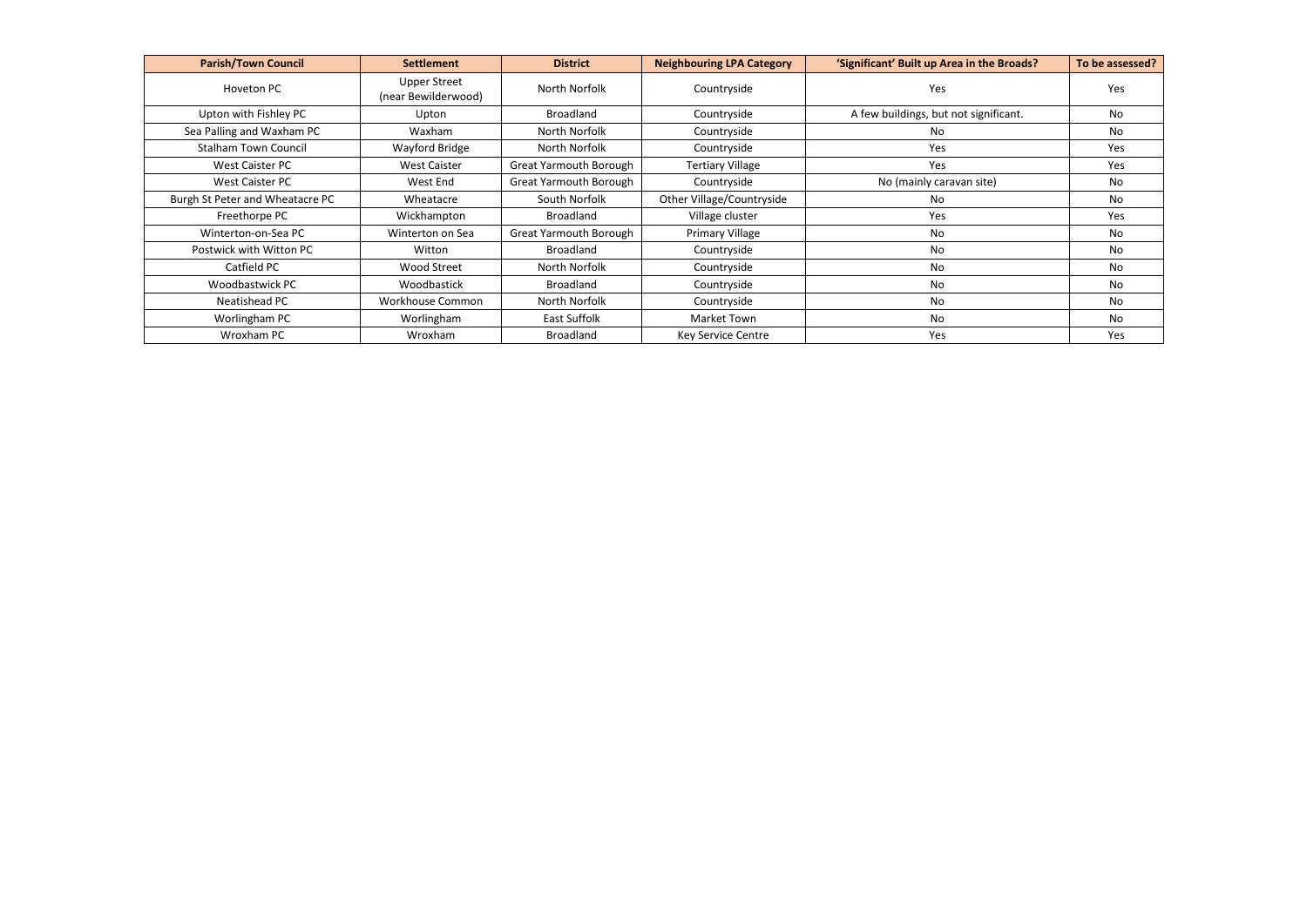## <span id="page-13-0"></span>Appendix B: Settlement Scoring Mechanism

It is important to note the following:

 • When considering if the service is within a walkable distance from the settlement, the actual route is considered – in particular, is there a surfaced footway for the entire route or not. So a service may well be within walking distance of a settlement, but may not have a suitably surface route that can be used all year round.

| <b>Theme</b>                                | Indicator                                              | <b>Detail</b>                                                                         | <b>Score</b>   |
|---------------------------------------------|--------------------------------------------------------|---------------------------------------------------------------------------------------|----------------|
|                                             |                                                        | Within settlement                                                                     | 3              |
|                                             | <b>Employment Opportunities</b>                        | Within a walkable distance from the settlement                                        | 2              |
| <b>Current</b>                              |                                                        | Easily accessed by public transport from the settlement                               | -1             |
| <b>Employment</b>                           | Seasonal 'visitor economy'                             |                                                                                       |                |
| <b>Provision</b>                            | employment opportunities                               | Within settlement                                                                     | 2              |
|                                             | (note that the maximum score is                        | Within a walkable distance or easily accessed by public transport from the settlement | 1              |
|                                             | 2 because this employment                              |                                                                                       |                |
|                                             | opportunity is not all year round)                     |                                                                                       |                |
|                                             |                                                        | Within a settlement                                                                   | 3              |
|                                             | Further education                                      | Within a walkable distance from the settlement                                        | 2              |
|                                             |                                                        | Easily access by public transport from the settlement                                 | 1              |
|                                             |                                                        | Within settlement                                                                     | 3              |
| <b>Educational</b>                          | Secondary School                                       | Within a walkable distance from the settlement                                        | $\overline{2}$ |
| <b>Facilities</b>                           |                                                        | Easily accessed by public transport from the settlement<br>Within settlement          | 1<br>3         |
|                                             | <b>Primary School</b>                                  | Within a walkable distance from the settlement                                        | 2              |
|                                             |                                                        | Within settlement                                                                     | 3              |
|                                             | <b>Early Years Nursery</b>                             | Within a walkable distance from the settlement                                        | $\overline{2}$ |
|                                             |                                                        | Within a settlement                                                                   | 3              |
|                                             | Doctor's Surgery                                       | Within a walkable distance from the settlement                                        | $\overline{2}$ |
|                                             |                                                        | Easily access by public transport from the settlement                                 | 1              |
|                                             | Dentist                                                |                                                                                       |                |
|                                             | (note that the maximum score is                        | Within settlement                                                                     | 2              |
| <b>Healthcare</b>                           | 2 as a doctors is considered more                      | Within a walkable distance or easily accessed by public transport from the settlement | -1             |
| <b>Facilities</b>                           | of a key service than dentist)                         |                                                                                       |                |
|                                             | Pharmacy                                               |                                                                                       |                |
|                                             | (note that the maximum score is                        | Within settlement                                                                     | 2              |
|                                             | 2 as a doctors is considered more                      | Within a walkable distance or easily accessed by public transport from the settlement | 1              |
|                                             | of a key service than a pharmacy)                      |                                                                                       |                |
|                                             |                                                        | 2 or more in settlement                                                               | 4              |
|                                             | Supermarket                                            | 1 in settlement                                                                       | 3              |
|                                             |                                                        | Within a walkable distance                                                            | $\overline{2}$ |
|                                             |                                                        | Easily accessed by public transport                                                   | 1              |
|                                             |                                                        | 3 or more in settlement                                                               | 4              |
|                                             | Every day shops                                        | 2 in settlement                                                                       | 3              |
|                                             |                                                        | 1 in settlement                                                                       | $\overline{2}$ |
|                                             |                                                        | Within a walkable distance from the settlement                                        | $\mathbf{1}$   |
|                                             | Post Office                                            |                                                                                       |                |
| <b>Retail/Shopping</b><br><b>Facilities</b> | (note that the maximum score is<br>2 as a shop selling | Within settlement                                                                     | $\mathbf{2}$   |
|                                             | essentials/supermarket is more                         | Within a walkable distance or easily accessed by public transport from the settlement | 1              |
|                                             | of a key service than a Post                           |                                                                                       |                |
|                                             | Office)                                                |                                                                                       |                |
|                                             | Bank or cash point                                     |                                                                                       |                |
|                                             | (note that the maximum score is                        |                                                                                       |                |
|                                             | 2 as a shop selling                                    | Within settlement                                                                     | $\overline{2}$ |
|                                             | essentials/supermarket is more                         | Within a walkable distance or easily accessed by public transport from the settlement | $\mathbf{1}$   |
|                                             | of a key service than cashpoint or                     |                                                                                       |                |
|                                             | bank)                                                  |                                                                                       |                |
|                                             | Library                                                | Within settlement                                                                     | 3              |
| <b>Community</b>                            | (libraries have a maximum score                        | Within a walkable distance from the settlement                                        |                |
| <b>Facilities</b>                           | of 3 as they offer a variety of                        | Settlement is on a mobile library route                                               |                |
|                                             | things to the community)                               |                                                                                       |                |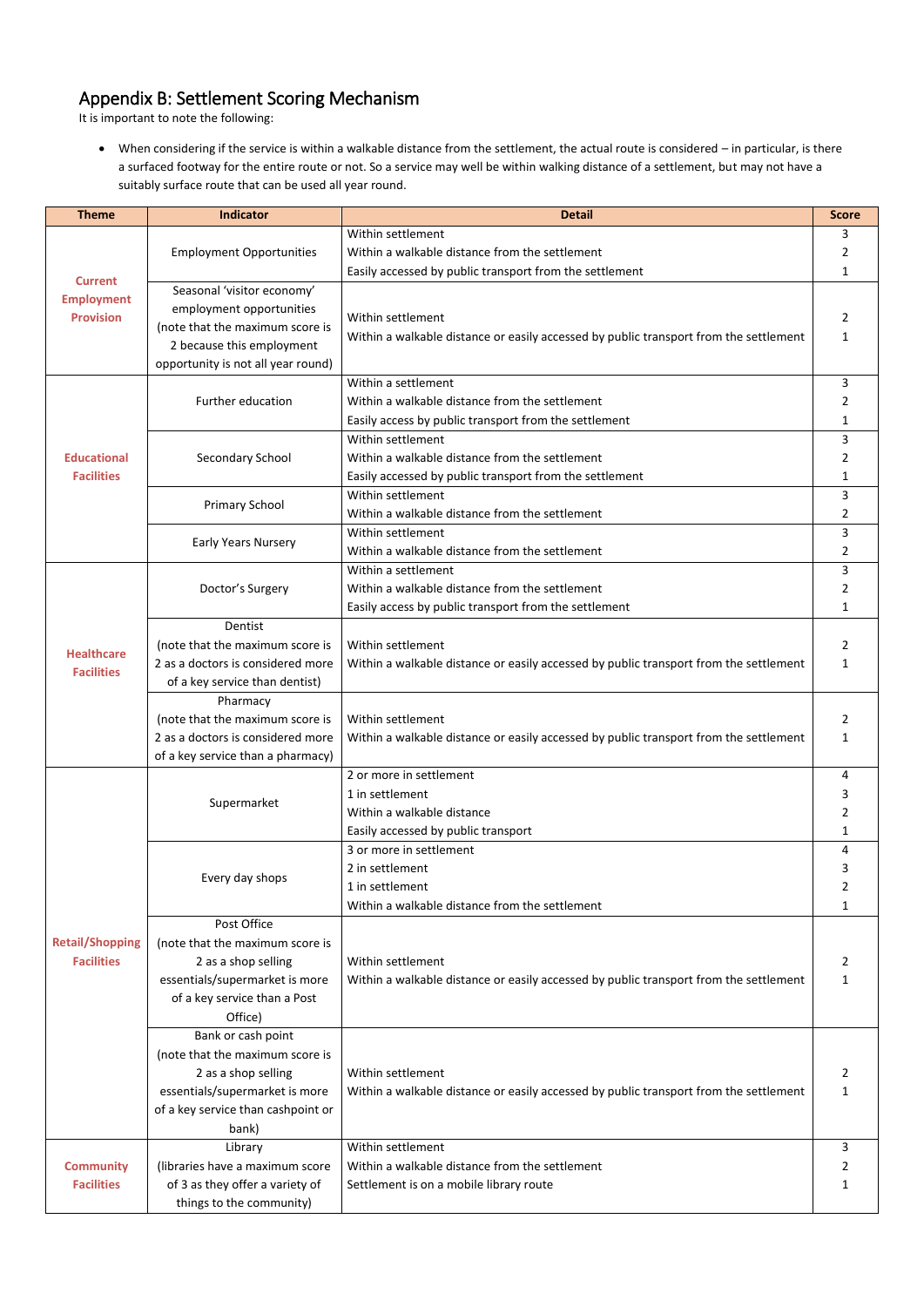| <b>Theme</b>                        | <b>Indicator</b>                                    | <b>Detail</b>                                                                                                                                                                                                                                           |                     |  |  |  |  |  |  |
|-------------------------------------|-----------------------------------------------------|---------------------------------------------------------------------------------------------------------------------------------------------------------------------------------------------------------------------------------------------------------|---------------------|--|--|--|--|--|--|
|                                     | <b>Community Hall</b>                               | Within settlement                                                                                                                                                                                                                                       | 3                   |  |  |  |  |  |  |
|                                     | (Community Halls have a                             | Within a walkable distance from the settlement                                                                                                                                                                                                          | 2                   |  |  |  |  |  |  |
|                                     | maximum score of 3 as they offer                    | Easily accessed by public transport                                                                                                                                                                                                                     |                     |  |  |  |  |  |  |
|                                     | a variety of things to the                          |                                                                                                                                                                                                                                                         |                     |  |  |  |  |  |  |
|                                     | community)                                          |                                                                                                                                                                                                                                                         |                     |  |  |  |  |  |  |
|                                     | Place of Worship                                    | Within settlement                                                                                                                                                                                                                                       | $\overline{2}$      |  |  |  |  |  |  |
|                                     | (note that the maximum score is                     | Within a walkable distance from the settlement                                                                                                                                                                                                          | 1                   |  |  |  |  |  |  |
|                                     | 2 as a library is considered more                   |                                                                                                                                                                                                                                                         |                     |  |  |  |  |  |  |
|                                     | of a key service than a place of                    |                                                                                                                                                                                                                                                         |                     |  |  |  |  |  |  |
|                                     | worship)                                            |                                                                                                                                                                                                                                                         |                     |  |  |  |  |  |  |
|                                     | <b>Public House</b>                                 | Within settlement                                                                                                                                                                                                                                       |                     |  |  |  |  |  |  |
|                                     | (note that the maximum score is                     | Within a walkable distance from the settlement                                                                                                                                                                                                          | 1                   |  |  |  |  |  |  |
|                                     | 2 as a library is considered more                   |                                                                                                                                                                                                                                                         |                     |  |  |  |  |  |  |
|                                     | of a key service than a pub)                        |                                                                                                                                                                                                                                                         |                     |  |  |  |  |  |  |
| <b>Leisure</b><br><b>Facilities</b> |                                                     | Within settlement                                                                                                                                                                                                                                       | 3                   |  |  |  |  |  |  |
|                                     | Leisure/sports Centre                               | Within a walkable distance                                                                                                                                                                                                                              |                     |  |  |  |  |  |  |
|                                     |                                                     | Easily accessed by public transport                                                                                                                                                                                                                     | 1                   |  |  |  |  |  |  |
|                                     | Playing field                                       | 2 or more in settlement                                                                                                                                                                                                                                 | $\overline{2}$      |  |  |  |  |  |  |
|                                     | (formal/informal sports pitches)                    | 1 in settlement                                                                                                                                                                                                                                         | 1                   |  |  |  |  |  |  |
|                                     |                                                     | 2 or more in settlement                                                                                                                                                                                                                                 | $\overline{2}$      |  |  |  |  |  |  |
|                                     | Equipped play area                                  | 1 in settlement                                                                                                                                                                                                                                         | 1                   |  |  |  |  |  |  |
| <b>Public</b><br><b>Transport</b>   | Bus service to nearest higher                       | For bus services/stops within the settlement only:<br>Half hourly, or more frequent, throughout the day including the AM and PM peak<br>$\bullet$<br>$(7-10am$ and 4-7pm)<br>Hourly service to a main centre throughout the day including the AM and PM | 3<br>2              |  |  |  |  |  |  |
|                                     | order settlement                                    | peak (7-10am and 4-7pm)<br>Daily service – less than hourly but at least one in the AM and PM peak (7-10am<br>and $4-7$ pm $)$<br>Bus services, with peak hour service, that is walking distance from the settlement                                    | 1                   |  |  |  |  |  |  |
|                                     |                                                     | If train station within settlement:<br>Half hourly, or more frequent, throughout the day including the AM and PM peak<br>$(7-10am$ and 4-7pm)<br>Hourly service to a main centre throughout the day including the AM and PM                             | 1<br>3              |  |  |  |  |  |  |
|                                     | Train service to nearest higher<br>order settlement | peak (7-10am and 4-7pm)<br>Daily service - less than hourly but at least in the AM and PM peak (7-10am and<br>$4-7$ pm $)$<br>Train station, with peak hour service, that is walking distance from the settlement                                       | 2<br>1<br>1         |  |  |  |  |  |  |
|                                     | <b>Community Transport Scheme</b>                   | Settlement served by a Community Transport Scheme<br>Potential for nearby service to include a village that is not listed on the website.                                                                                                               | $\overline{2}$<br>1 |  |  |  |  |  |  |
|                                     | Free 24 hour moorings                               | Within settlement<br>Within a walkable distance from the settlement                                                                                                                                                                                     | $\overline{2}$<br>1 |  |  |  |  |  |  |
| <b>Using the water</b>              |                                                     | Boatyard with most water-side services within settlement<br>Boatyard with limited water-side services within settlement                                                                                                                                 | 3                   |  |  |  |  |  |  |
|                                     | Water-side services                                 | Within a walkable distance from the settlement (most or limited water-side services)<br>Limited waterside services within settlements                                                                                                                   | 1                   |  |  |  |  |  |  |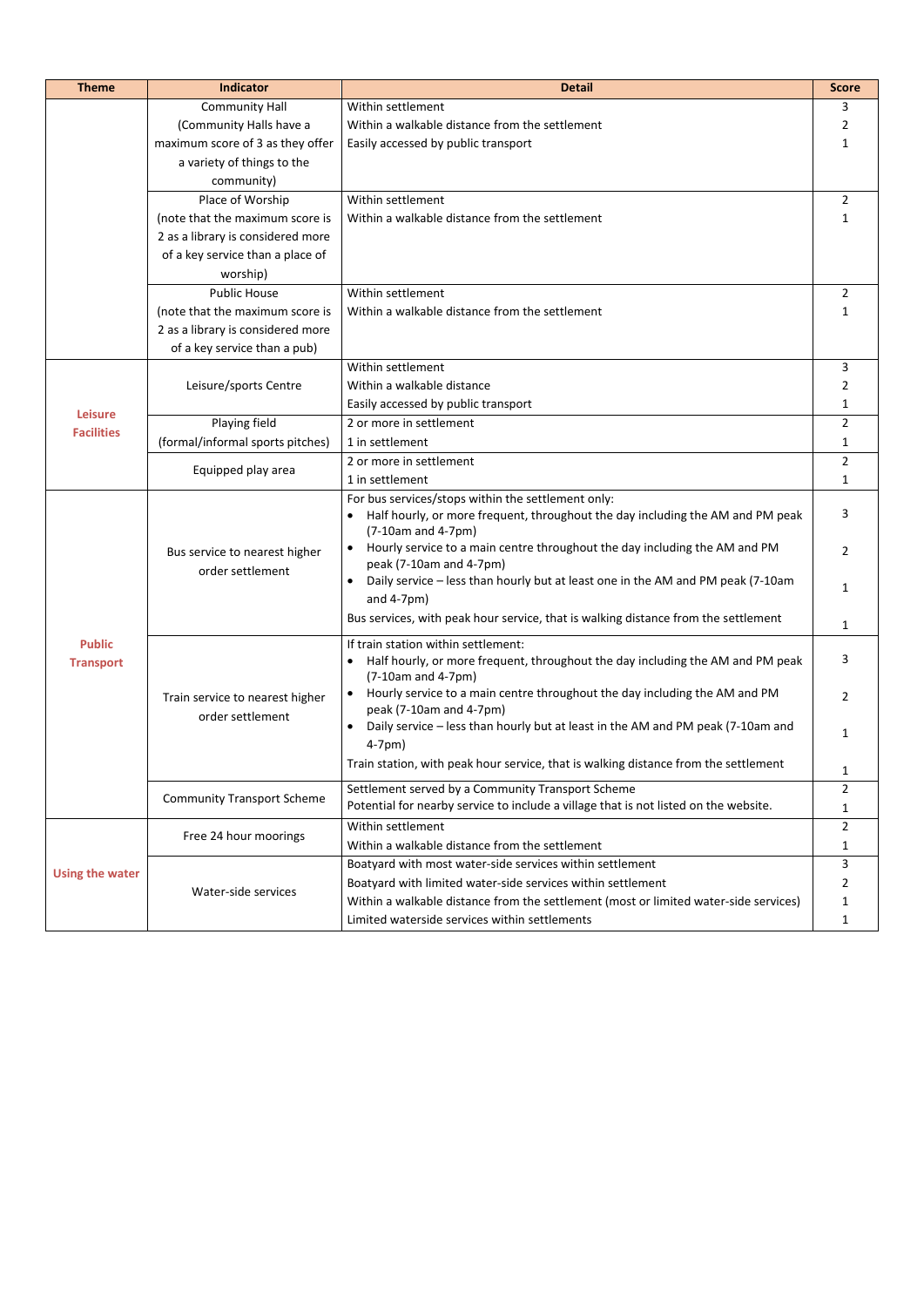## <span id="page-15-0"></span>Appendix C: Explanations – walking distance and public

#### transport

| <b>Transportation Mode</b> | <b>Accessibility Criteria</b>           | <b>Justification</b>                            |  |  |  |  |  |  |  |  |
|----------------------------|-----------------------------------------|-------------------------------------------------|--|--|--|--|--|--|--|--|
| <b>Walking</b>             | 800m/10 minute walk on a surfaced       | During the examination of the Local             |  |  |  |  |  |  |  |  |
|                            | route, able to be used year round, to   | Plan, the Planning Inspector supported          |  |  |  |  |  |  |  |  |
|                            | a primary/nursery school,               | amendments to the residential                   |  |  |  |  |  |  |  |  |
|                            | supermarket/shop selling essentials,    | moorings policy in relation to walking          |  |  |  |  |  |  |  |  |
|                            | employment oportunities and to a        | distance – the policy used $800m/10$            |  |  |  |  |  |  |  |  |
|                            | doctor's surgery.                       | miniute walk and also qualified the             |  |  |  |  |  |  |  |  |
|                            |                                         | quality of the route. As such, that             |  |  |  |  |  |  |  |  |
|                            |                                         | wording is used. The types of facilities        |  |  |  |  |  |  |  |  |
|                            |                                         | also reflect the residential moorings           |  |  |  |  |  |  |  |  |
|                            |                                         | policy and the Housing and Economic             |  |  |  |  |  |  |  |  |
|                            |                                         | Land Availability Assessment                    |  |  |  |  |  |  |  |  |
|                            |                                         | Methodology (Norfolk HELAA <sup>2</sup> , 2016) |  |  |  |  |  |  |  |  |
|                            | 2 mile walk on a surfaced routes able   | Whilst the statutory walking distance is        |  |  |  |  |  |  |  |  |
|                            | to be used all year round, to all other | 3 miles for pupils over 8 this study uses       |  |  |  |  |  |  |  |  |
|                            | services as defined in Appendix B.      | 2 miles as an acceptable distance to            |  |  |  |  |  |  |  |  |
|                            |                                         | high schools. For the purposes of this          |  |  |  |  |  |  |  |  |
|                            |                                         | study, it is also considered an                 |  |  |  |  |  |  |  |  |
|                            |                                         | acceptable maximum walking distance             |  |  |  |  |  |  |  |  |
|                            |                                         | to other everyday services/ facilities.         |  |  |  |  |  |  |  |  |
| <b>Public Transport</b>    | 45 minute bus journey (door to door)    | These criteria are equal to or below the        |  |  |  |  |  |  |  |  |
|                            | to access employment opportunities,     | maximum journey times provided by               |  |  |  |  |  |  |  |  |
|                            | FE college, secondary school/sixth      | Norfolk County Council (highway                 |  |  |  |  |  |  |  |  |
|                            | form. Journeys must be during           | authority); 60 minutes to work or a job         |  |  |  |  |  |  |  |  |
|                            | working/school hours (9-5) and must     | centre, 90 minutes to an FE college and         |  |  |  |  |  |  |  |  |
|                            | have at least 2 services to arrive      | 75 minutes to a high school with sixth          |  |  |  |  |  |  |  |  |
|                            | before 9am.                             | form. This is door to door and therefore        |  |  |  |  |  |  |  |  |
|                            |                                         | includes walking time.                          |  |  |  |  |  |  |  |  |
|                            | 30 minute bus journey (door to door)    | This is door to door and therefore              |  |  |  |  |  |  |  |  |
|                            | to access a doctor's surgery,           | includes walking time.                          |  |  |  |  |  |  |  |  |
|                            | supermarket, post office or cash        |                                                 |  |  |  |  |  |  |  |  |
|                            | point (and other services listed in     |                                                 |  |  |  |  |  |  |  |  |
|                            | Appendix B).                            |                                                 |  |  |  |  |  |  |  |  |

Regarding public transport:

 • It is not only the bus journey itself that is of consideration, but the walk to the bus stop and then from the bus stop to the destination. The Travel Line website has been used to ascertain bus services, length of bus journey as well as length of walk

<sup>-</sup><sup>2</sup> https://www.broads-authority.gov.uk/ data/assets/pdf file/0025/253294/EB47-Norfolk-HELAA-[Methodology.pdf](https://www.broads-authority.gov.uk/__data/assets/pdf_file/0025/253294/EB47-Norfolk-HELAA-Methodology.pdf)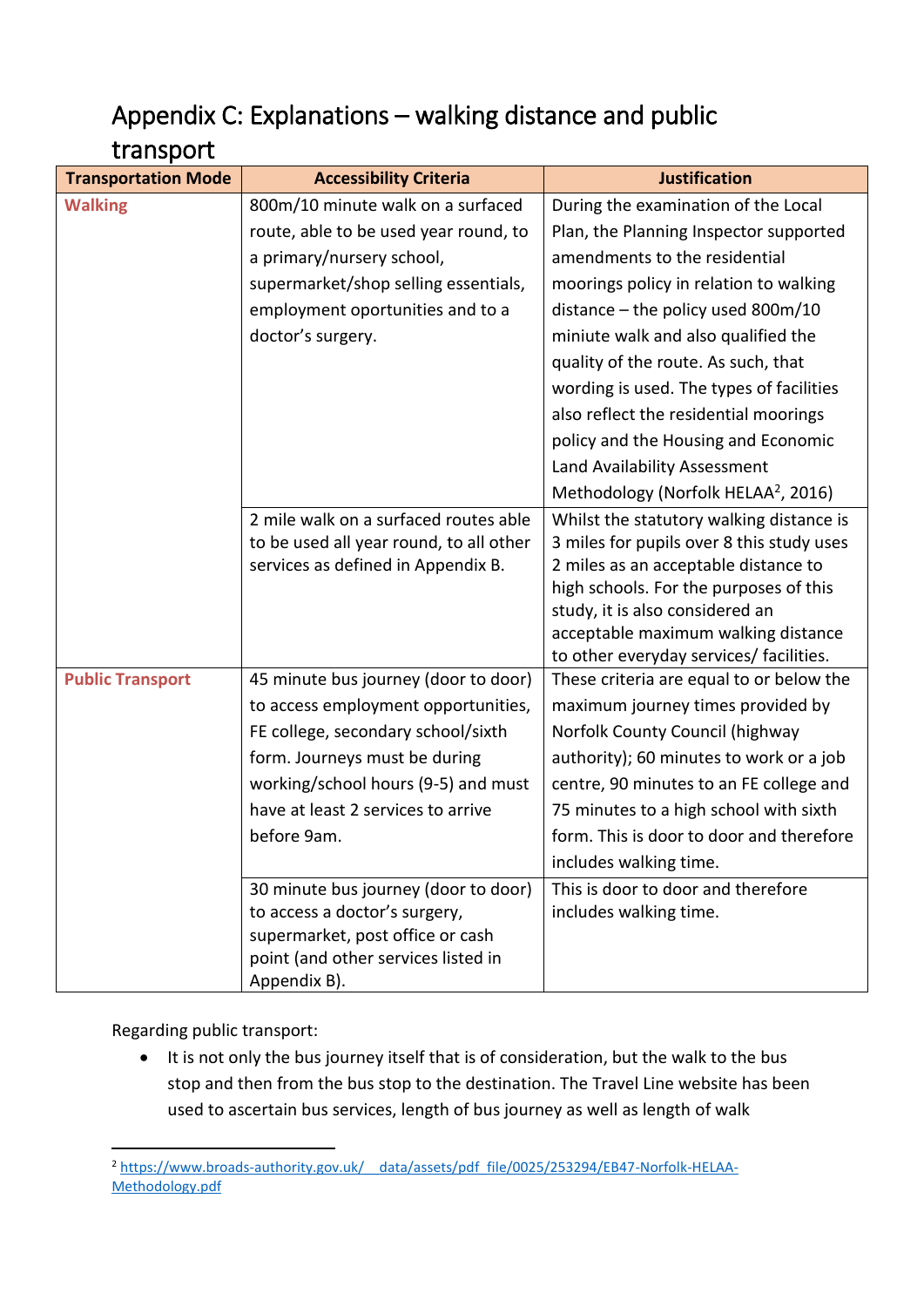to/from the bus. In order to be considered as 'easily accessible by public transport' a walking time to the bus stop of a maximum of 20 minutes has been used. The same length of time for walking from where passengers alight to the end destination is also assumed. The quality of the route for walking needs consideration – for example, it needs to be a surfaced route that could be used all year round.

 • For FE Colleges and Secondary Schools, school transport officers at Suffolk and Norfolk County Councils provided advice as well as Travel Line East Anglia website information.

Regarding walking distance:

- • Google maps were used to ascertain actual walking routes, distances and times to and from a destination.
- <span id="page-16-0"></span> • Google Street View was also used to check if suitable footways existed for the majority of the journey.